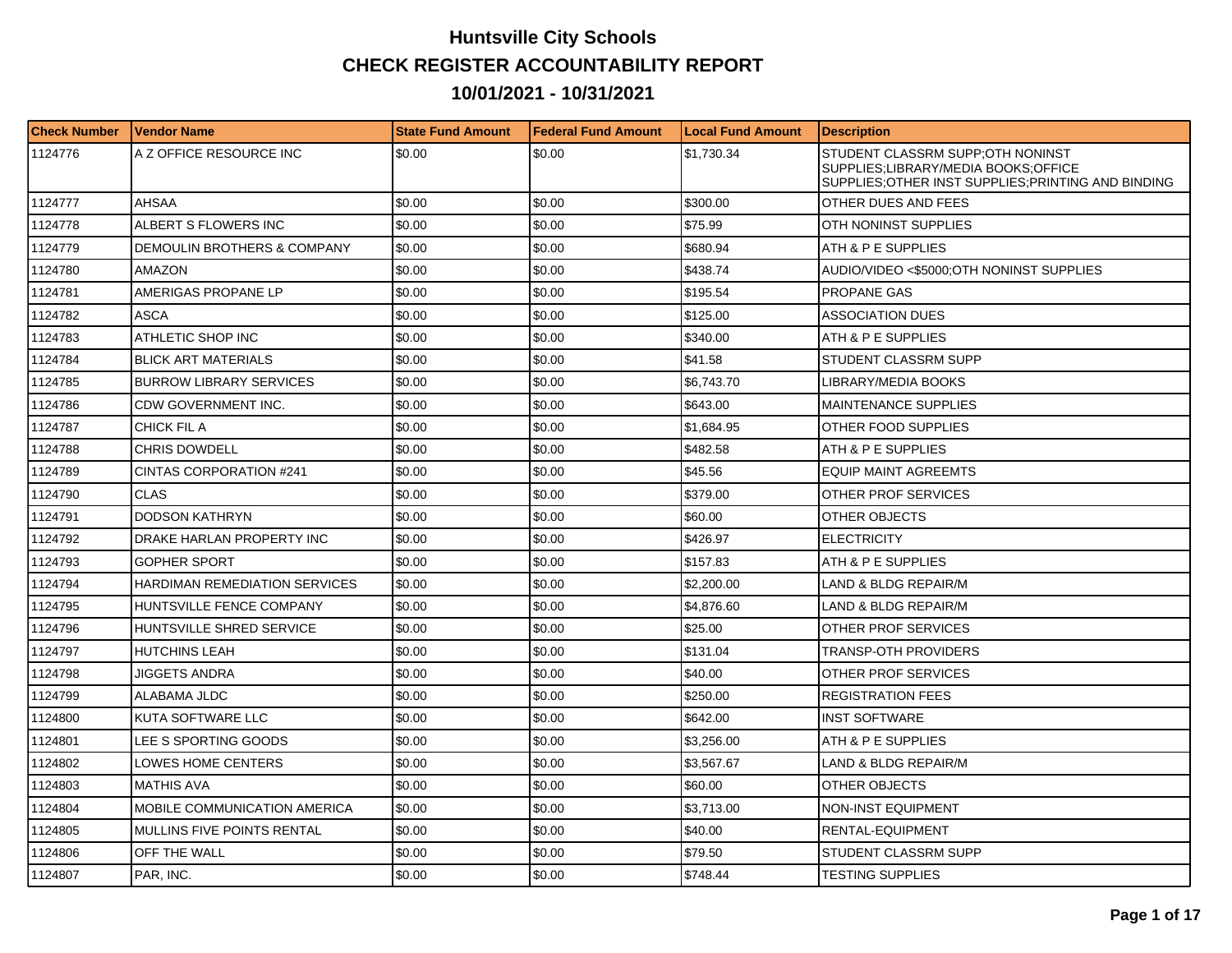| <b>Check Number</b> | <b>Vendor Name</b>             | <b>State Fund Amount</b> | Federal Fund Amount | <b>Local Fund Amount</b> | <b>Description</b>                                                    |
|---------------------|--------------------------------|--------------------------|---------------------|--------------------------|-----------------------------------------------------------------------|
| 1124808             | PERMA BOUND                    | \$0.00                   | \$0.00              | \$3,952.93               | LIBRARY/MEDIA BOOKS                                                   |
| 1124809             | PERMA-BOUND                    | \$0.00                   | \$0.00              | \$5,382.82               | <b>STUDENT CLASSRM SUPP</b>                                           |
| 1124810             | PERSON JR ROBERT               | \$0.00                   | \$0.00              | \$334.17                 | OTH TRAVEL AND TRNG                                                   |
| 1124811             | PRESENTATION SOLUTIONS INC     | \$0.00                   | \$0.00              | \$84.30                  | OTHER INST SUPPLIES                                                   |
| 1124812             | QUINN CHARLES                  | \$0.00                   | \$0.00              | \$35.00                  | OTHER OBJECTS                                                         |
| 1124813             | <b>ROBINSON DURELL</b>         | \$0.00                   | \$0.00              | \$293.93                 | REGISTRATION FEES; MEDICAL/HEALTH<br>SERVI; ASSOCIATION DUES          |
| 1124814             | <b>SAM S CLUB DIRECT</b>       | \$0.00                   | \$0.00              | \$926.24                 | OTHER FOOD SUPPLIES: LAND & BLDG<br>REPAIR/M:CUSTODIAL SUPPLIES       |
| 1124815             | 3720<br>SCHOLASTIC INC         | \$0.00                   | \$0.00              | \$722.67                 | <b>STUDENT CLASSRM SUPP</b>                                           |
| 1124816             | <b>SOLIANT HEALTH</b>          | \$0.00                   | \$2,436.79          | \$49,753.00              | OTHER PROF SERVICES                                                   |
| 1124817             | <b>ADDIX SPORTSWEAR</b>        | \$0.00                   | \$0.00              | \$262.37                 | OTHER INST SUPPLIES                                                   |
| 1124818             | <b>STAPLES</b>                 | \$0.00                   | \$0.00              | \$131.69                 | OTHER INST SUPPLIES                                                   |
| 1124819             | STAPLES ADVANTAGE              | \$0.00                   | \$0.00              | \$550.02                 | STUDENT CLASSRM SUPP: OTHER INST SUPPLIES                             |
| 1124821             | TEACHING STRATEGIES LLC        | \$0.00                   | \$0.00              | \$11,200.00              | OTHER INST SUPPLIES                                                   |
| 1124822             | TERRELL TECHNICAL SERVICES     | \$0.00                   | \$0.00              | \$3,082.53               | OTHER PROF SERVICES                                                   |
| 1124823             | <b>VARITRONICS LLC</b>         | \$0.00                   | \$0.00              | \$865.07                 | OTHER INST SUPPLIES                                                   |
| 1124824             | <b>WIGGINS CAMERON</b>         | \$0.00                   | \$0.00              | \$35.00                  | OTHER OBJECTS                                                         |
| 1124825             | WINNING EDGE SPORTING GOODS    | \$0.00                   | \$0.00              | \$594.00                 | ATH & P E SUPPLIES                                                    |
| 1124826             | XEROX BUSINESS SOLUTIONS       | \$0.00                   | \$0.00              | \$51.08                  | RENTAL-EQUIPMENT                                                      |
| 1124827             | <b>COMPASS BANK</b>            | \$0.00                   | \$0.00              | \$265.96                 | <b>ACCOUNTS PAYABLE</b>                                               |
| 1124828             | <b>COMPASS BANK</b>            | \$0.00                   | \$0.00              | \$1,270.94               | STUDENT CLASSRM SUPP                                                  |
| 1124829             | A Z OFFICE RESOURCE INC        | \$0.00                   | \$107,401.50        | \$1,124.10               | STUDENT CLASSRM SUPP; OFFICE SUPPLIES; PARENT INST<br><b>SUPPLIES</b> |
| 1124830             | <b>MASTERY PREP</b>            | \$0.00                   | \$16,025.00         | \$0.00                   | <b>STUDENT EDUCATIONAL</b>                                            |
| 1124831             | AIRGAS USA                     | \$3,616.44               | \$0.00              | \$0.00                   | STUDENT CLASSRM SUPP                                                  |
| 1124832             | AMAZON                         | \$0.00                   | \$0.00              | \$2,194.04               | STUDENT CLASSRM SUPP; OTH NONINST SUPPLIES                            |
| 1124833             | APPLE INC                      | \$0.00                   | \$2,890.00          | \$0.00                   | COMPUTER HDWRE <5000                                                  |
| 1124834             | <b>ASCD</b>                    | \$0.00                   | \$0.00              | \$10,700.00              | <b>STAFF ED SERVICES</b>                                              |
| 1124835             | <b>BAM INSTITUTIONAL SALES</b> | \$0.00                   | \$1,721.52          | \$0.00                   | STUDENT CLASSRM SUPP                                                  |
| 1124836             | <b>CAMP RACHEL</b>             | \$0.00                   | \$0.00              | \$98.00                  | <b>LOCAL TRAVEL</b>                                                   |
| 1124837             | DOTTONE DESIGNS LLC            | \$0.00                   | \$0.00              | \$273.58                 | ATH & P E SUPPLIES                                                    |
| 1124838             | <b>GRAHAM GREGORY</b>          | \$0.00                   | \$0.00              | \$206.64                 | LOCAL TRAVEL                                                          |
| 1124839             | <b>HAMBRICK TARA</b>           | \$0.00                   | \$0.00              | \$113.12                 | <b>LOCAL TRAVEL</b>                                                   |
| 1124840             | <b>HEDGEMAN FISHER</b>         | \$0.00                   | \$0.00              | \$631.22                 | <b>IN-STATE TRAVEL</b>                                                |
| 1124841             | LITERACY RESOURCES, LLC        | \$0.00                   | \$0.00              | \$2,463.76               | OTHER INST SUPPLIES                                                   |
| 1124842             | <b>HEINISCH PATTI</b>          | \$0.00                   | \$0.00              | \$27.44                  | <b>LOCAL TRAVEL</b>                                                   |
| 1124843             | HEYSE JEANNA                   | \$0.00                   | \$0.00              | \$110.32                 | LOCAL TRAVEL                                                          |
| 1124844             | HOUGHTON MIFFLIN HARCOURT      | \$0.00                   | \$3,250.00          | \$0.00                   | <b>STAFF ED SERVICES</b>                                              |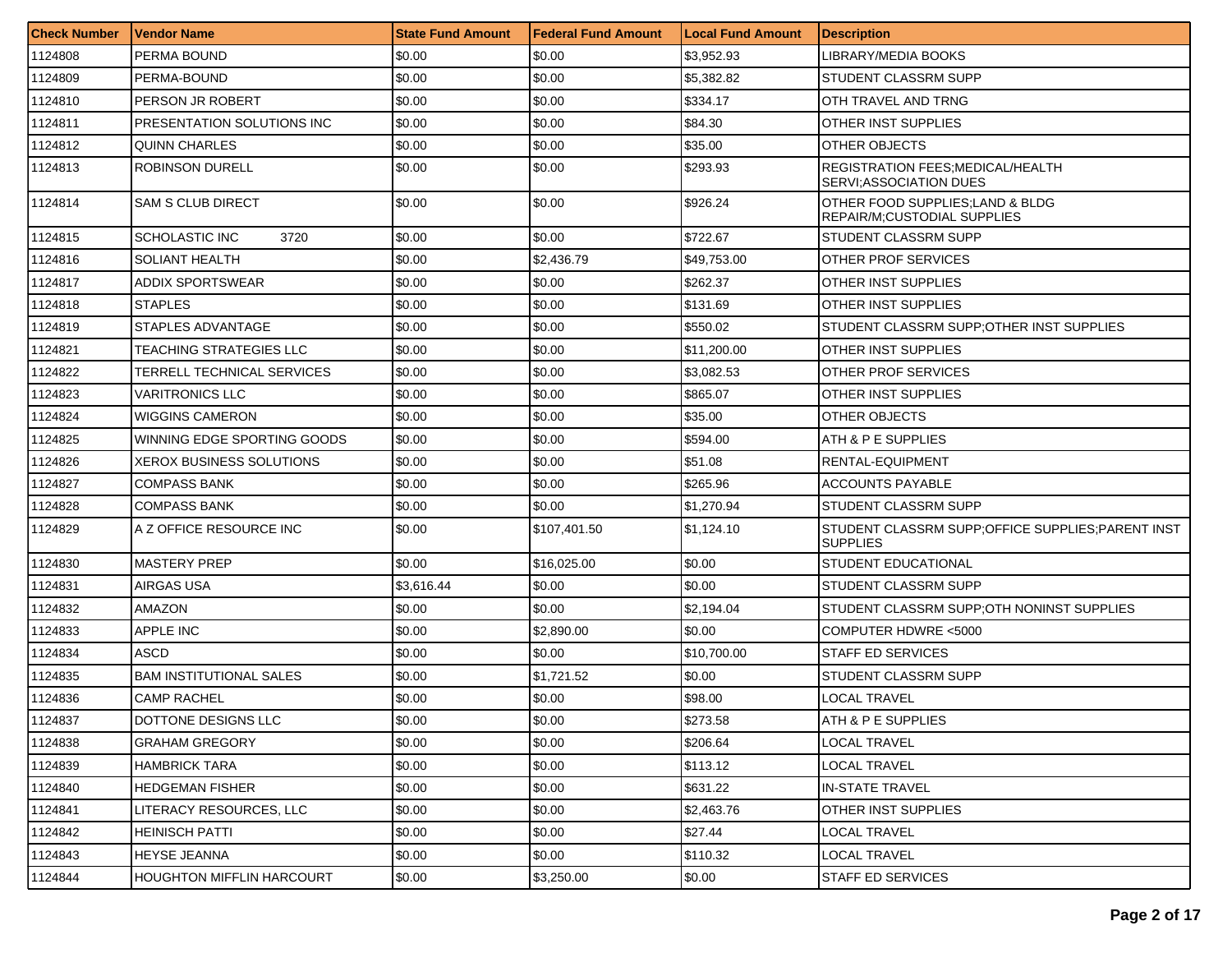| <b>Check Number</b> | l Vendor Name                 | <b>State Fund Amount</b> | l Federal Fund Amount | <b>Local Fund Amount</b> | <b>Description</b>                                                |
|---------------------|-------------------------------|--------------------------|-----------------------|--------------------------|-------------------------------------------------------------------|
| 1124845             | HOWARD INDUSTRIES INC         | \$0.00                   | \$9,000.00            | \$0.00                   | <b>INST EQUIPMENT</b>                                             |
| 1124846             | J.W. PEPPER & SON, INC.       | \$0.00                   | \$0.00                | \$111.99                 | <b>STUDENT CLASSRM SUPP</b>                                       |
| 1124847             | J W PEPPER & SON INC          | \$0.00                   | \$0.00                | \$2,069.39               | STUDENT CLASSRM SUPP                                              |
| 1124848             | JUSTRITE SUPPLIES             | \$0.00                   | \$0.00                | \$2.057.98               | <b>ITEMS FOR RESALE</b>                                           |
| 1124849             | LADNER KELLIE                 | \$0.00                   | \$0.00                | \$130.48                 | LOCAL TRAVEL                                                      |
| 1124850             | LAKESHORE LEARNING MATERIALS  | \$0.00                   | \$1,557.56            | \$0.00                   | <b>STUDENT CLASSRM SUPP</b>                                       |
| 1124851             | LEE S SPORTING GOODS          | \$0.00                   | \$0.00                | \$1,208.30               | ATH & P E SUPPLIES: OTHER INST SUPPLIES                           |
| 1124852             | LEXAMI LLC                    | \$0.00                   | \$16,183,48           | \$0.00                   | STUDENT CLASSRM SUPP                                              |
| 1124853             | LOGIC OF ENGLISH. INC.        | \$0.00                   | \$541.80              | \$0.00                   | STUDENT CLASSRM SUPP                                              |
| 1124854             | <b>MCMANUS HAILEY</b>         | \$0.00                   | \$0.00                | \$810.89                 | <b>STUDENT EDUCATIONAL</b>                                        |
| 1124855             | <b>MORRISON JERI</b>          | \$0.00                   | \$0.00                | \$45.92                  | LOCAL TRAVEL                                                      |
| 1124856             | <b>NASSP</b>                  | \$0.00                   | \$0.00                | \$95.00                  | REGISTRATION FEES                                                 |
| 1124857             | <b>NASSP</b>                  | \$0.00                   | \$0.00                | \$385.00                 | <b>REGISTRATION FEES</b>                                          |
| 1124858             | OHEAR KAREN ELIZABETH         | \$0.00                   | \$0.00                | \$132.72                 | LOCAL TRAVEL                                                      |
| 1124859             | <b>PARKER ANTIONETTE</b>      | \$0.00                   | \$0.00                | \$124.28                 | LOCAL TRAVEL                                                      |
| 1124860             | PONZINI JEFFREY               | \$0.00                   | \$0.00                | \$335.00                 | <b>OTHER PROPERTY SERV</b>                                        |
| 1124861             | ROCHESTER 100 INC             | \$0.00                   | \$945.00              | \$0.00                   | STUDENT CLASSRM SUPP                                              |
| 1124862             | <b>SAM S CLUB DIRECT</b>      | \$0.00                   | \$0.00                | \$559.90                 | ITEMS FOR RESALE                                                  |
| 1124863             | <b>SAM S CLUB DIRECT</b>      | \$0.00                   | \$0.00                | \$480.26                 | ITEMS FOR RESALE                                                  |
| 1124864             | SCHOOL LIFE                   | \$0.00                   | \$2,215.99            | \$0.00                   | <b>PARENT INST SUPPLIES</b>                                       |
| 1124865             | <b>SCHOOLCRAFT</b>            | \$0.00                   | \$0.00                | \$509.20                 | STUDENT CLASSRM SUPP                                              |
| 1124866             | <b>SCRUGGS LLC</b>            | \$0.00                   | \$0.00                | \$3,045.00               | LAND & BLDG REPAIR/M                                              |
| 1124867             | <b>SOLIANT HEALTH</b>         | \$0.00                   | \$2,407.28            | \$29,112.00              | OTHER PROF SERVICES; MEDICAL/HEALTH SERVI                         |
| 1124868             | STANDARD ROOFING, INC.        | \$182,175.00             | \$0.00                | \$0.00                   | <b>BUILDING IMPROVEMENT</b>                                       |
| 1124869             | STAPLES ADVANTAGE             | \$0.00                   | \$9,887.30            | \$8,499.66               | OTHER INST SUPPLIES; STUDENT CLASSRM<br>SUPP;COMPUTER HDWRE <5000 |
| 1124870             | STRICKLAND PAPER CO           | \$0.00                   | \$0.00                | \$838.50                 | <b>OFFICE SUPPLIES</b>                                            |
| 1124871             | <b>STRICKLEN MIGUEL</b>       | \$0.00                   | \$0.00                | \$397.46                 | IN-STATE TRAVEL                                                   |
| 1124872             | THRIVE OUTDOOR. INC.          | \$0.00                   | \$0.00                | \$80,728.00              | LAND & BLDG REPAIR/M                                              |
| 1124873             | UNLOCK YOUR GAME              | \$0.00                   | \$0.00                | \$225.00                 | OTHER INST SUPPLIES                                               |
| 1124874             | VANHOOSER MARK                | \$0.00                   | \$0.00                | \$178.08                 | LOCAL TRAVEL                                                      |
| 1124875             | <b>WILLIAMS KENNETH KEVIN</b> | \$0.00                   | \$0.00                | \$442.78                 | IN-STATE TRAVEL                                                   |
| 1124876             | WORLD SPORTS PRODUCTS, INC.   | \$0.00                   | \$0.00                | \$999.00                 | ATHL & PE EQUIP<5000                                              |
| 1124877             | <b>WYKE KAREN</b>             | \$0.00                   | \$0.00                | \$97.44                  | LOCAL TRAVEL                                                      |
| 1124878             | YAMAGUCHI REGINA              | \$0.00                   | \$0.00                | \$99.12                  | LOCAL TRAVEL                                                      |
| 1124879             | <b>BENTLEY DIANN</b>          | \$0.00                   | \$230.27              | \$0.00                   | <b>LOCAL TRAVEL</b>                                               |
| 1124880             | <b>DANIEL MAGDALEN</b>        | \$0.00                   | \$93.52               | \$0.00                   | LOCAL TRAVEL                                                      |
| 1124881             | ELKINS PAULA A                | \$0.00                   | \$57.34               | \$0.00                   | LOCAL TRAVEL                                                      |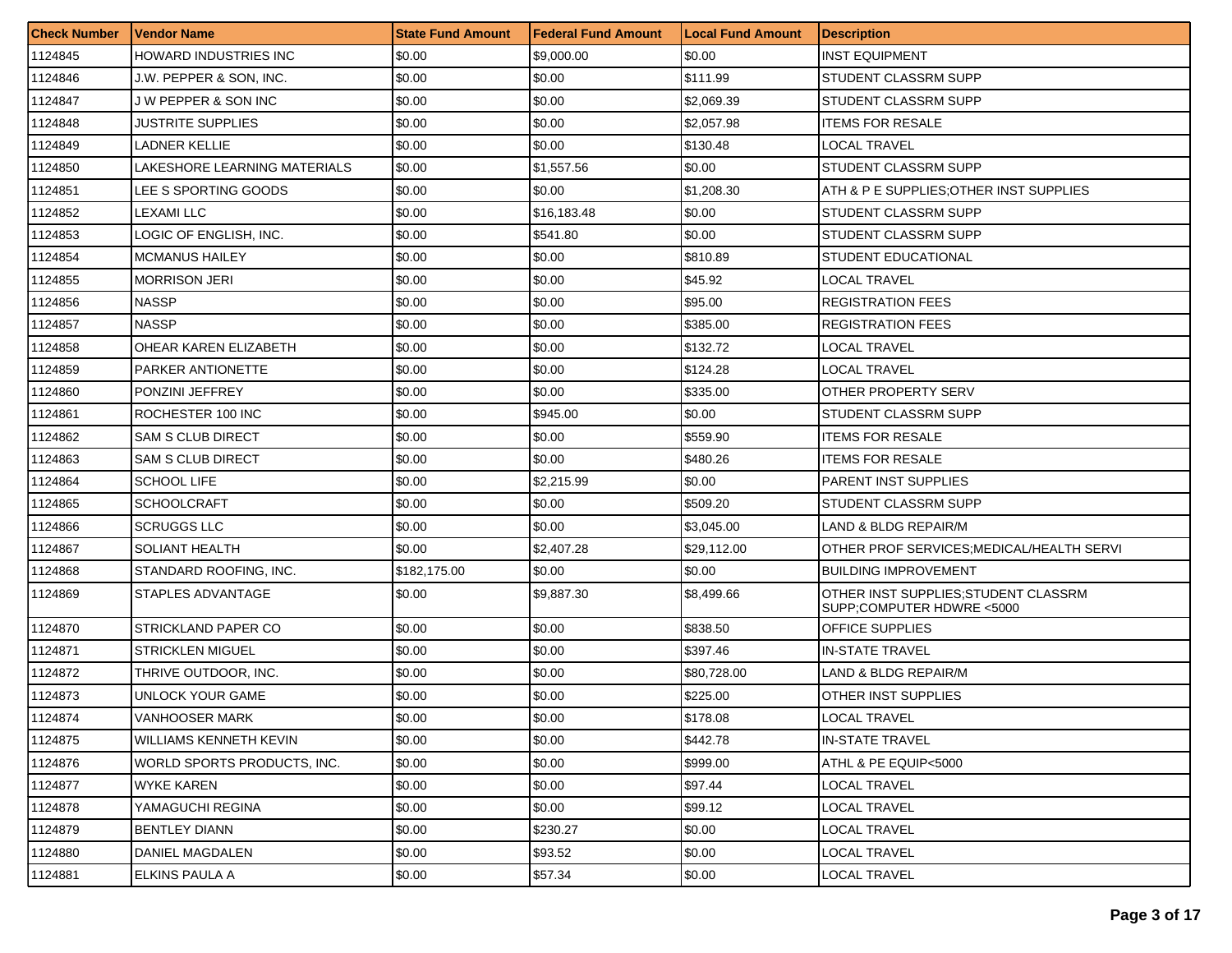| <b>Check Number</b> | Vendor Name                               | <b>State Fund Amount</b> | l Federal Fund Amount | <b>Local Fund Amount</b> | <b>Description</b>                                                 |
|---------------------|-------------------------------------------|--------------------------|-----------------------|--------------------------|--------------------------------------------------------------------|
| 1124882             | FORESTWOOD FARM, INC.                     | \$0.00                   | \$34,038.60           | \$0.00                   | PURCHASED FOOD                                                     |
| 1124883             | FULLER GLORIA                             | \$0.00                   | \$42.34               | \$0.00                   | LOCAL TRAVEL                                                       |
| 1124884             | GRAHAM GWENDOLYN                          | \$0.00                   | \$15.12               | \$0.00                   | LOCAL TRAVEL                                                       |
| 1124885             | <b>HARPER CONNIE</b>                      | \$0.00                   | \$94.75               | \$0.00                   | <b>LOCAL TRAVEL</b>                                                |
| 1124886             | HASSAN GLADYS                             | \$0.00                   | \$81.64               | \$0.00                   | LOCAL TRAVEL                                                       |
| 1124887             | HERRON TAMIKA                             | \$0.00                   | \$97.44               | \$0.00                   | LOCAL TRAVEL                                                       |
| 1124888             | HUDSON TARSHEA                            | \$0.00                   | \$29.12               | \$0.00                   | <b>LOCAL TRAVEL</b>                                                |
| 1124889             | JONES-MCLEOD,INC.                         | \$0.00                   | \$406.38              | \$0.00                   | <b>MAINTENANCE SUPPLIES</b>                                        |
| 1124890             | LANGFORD-MANNING ROSHUN                   | \$0.00                   | \$94.08               | \$0.00                   | LOCAL TRAVEL                                                       |
| 1124891             | LAWLER INGRID                             | \$0.00                   | \$78.62               | \$0.00                   | LOCAL TRAVEL                                                       |
| 1124892             | <b>MAJORS PAM</b>                         | \$0.00                   | \$97.44               | \$0.00                   | LOCAL TRAVEL                                                       |
| 1124893             | <b>MARTIN NORMA</b>                       | \$0.00                   | \$51.68               | \$0.00                   | LOCAL TRAVEL                                                       |
| 1124894             | PHILLIPS BELINDA                          | \$0.00                   | \$34.27               | \$0.00                   | LOCAL TRAVEL                                                       |
| 1124895             | SEMYRA ACKLIN SALLINGS                    | \$0.00                   | \$31.58               | \$0.00                   | <b>LOCAL TRAVEL</b>                                                |
| 1124896             | SHARP. JANET S.                           | \$0.00                   | \$15.46               | \$0.00                   | LOCAL TRAVEL                                                       |
| 1124897             | SPUR EMPLOYMENT INC                       | \$0.00                   | \$29,793.72           | \$0.00                   | <b>OTHER PROF SERVICES</b>                                         |
| 1124898             | <b>STONE GLENDA</b>                       | \$0.00                   | \$180.94              | \$0.00                   | <b>LOCAL TRAVEL</b>                                                |
| 1124899             | THIS SIDE UP MOVING INC                   | \$0.00                   | \$3,627.50            | \$0.00                   | <b>FOOD SERVICES</b>                                               |
| 1124900             | THOMPSON LAMANDA                          | \$0.00                   | \$8.79                | \$0.00                   | <b>LOCAL TRAVEL</b>                                                |
| 1124901             | TURNER VIVIAN                             | \$0.00                   | \$21.50               | \$0.00                   | LOCAL TRAVEL                                                       |
| 1124902             | WARD, HENRY                               | \$0.00                   | \$48.44               | \$0.00                   | LOCAL TRAVEL                                                       |
| 1124903             | WOOD FRUITTICHER GROCERY CO               | \$0.00                   | \$300,645.59          | \$0.00                   | PURCHASED FOOD: FOOD PROCESSING SUPP: FOOD SERV<br><b>SUPPLIES</b> |
| 1124904             | HUNTSVILLE UTILITIES                      | \$0.00                   | \$63,605.61           | \$703,729.32             | ELECTRICITY; WATER; NATURAL GAS                                    |
| 1124905             | A Z OFFICE RESOURCE INC                   | \$0.00                   | \$0.00                | \$435.79                 | STUDENT CLASSRM SUPP                                               |
| 1124906             | A Z OFFICE RESOURCE INC                   | \$0.00                   | \$0.00                | \$259.43                 | OFFICE SUPPLIES: STUDENT CLASSRM SUPP                              |
| 1124907             | AASCD                                     | \$0.00                   | \$0.00                | \$25.00                  | <b>REGISTRATION FEES</b>                                           |
| 1124908             | ABDO PUBLISHING                           | \$0.00                   | \$0.00                | \$1,170.40               | STUDENT CLASSRM SUPP                                               |
| 1124909             | ADAMS PAULA                               | \$0.00                   | \$621.30              | \$0.00                   | <b>IN-STATE TRAVEL</b>                                             |
| 1124910             | ALA-CASE                                  | \$0.00                   | \$0.00                | \$175.00                 | <b>REGISTRATION FEES</b>                                           |
| 1124911             | ALABAMA ASSOCIATION FOR                   | \$8,425.00               | \$0.00                | \$0.00                   | <b>REGISTRATION FEES</b>                                           |
| 1124912             | APPLE INC                                 | \$0.00                   | \$0.00                | \$47,738.85              | COMPUTER HDWRE <5000                                               |
| 1124913             | <b>BARNES &amp; NOBLE</b>                 | \$0.00                   | \$996.40              | \$0.00                   | STAFF TRAIN SUPPLIES                                               |
| 1124914             | <b>BATTLES TONIA</b>                      | \$0.00                   | \$0.00                | \$189.84                 | <b>LOCAL TRAVEL</b>                                                |
| 1124915             | <b>BIG JOHNS BBQ HUNTVILLE LLC</b>        | \$0.00                   | \$0.00                | \$1,196.20               | OTHER FOOD SUPPLIES                                                |
| 1124916             | BILL MILLER PHOTOGRAPHERS                 | \$0.00                   | \$0.00                | \$1,333.70               | OTH NONINST SUPPLIES                                               |
| 1124917             | <b>BUCK BRANDI</b>                        | \$0.00                   | \$0.00                | \$38.34                  | LOCAL TRAVEL:PURCHASED FOOD                                        |
| 1124918             | <b>BUSINESS SYSTEMS &amp; CONSULTANTS</b> | \$0.00                   | \$0.00                | \$15,474.94              | PRINTING AND BINDING; OTHER TECHNICAL SERV                         |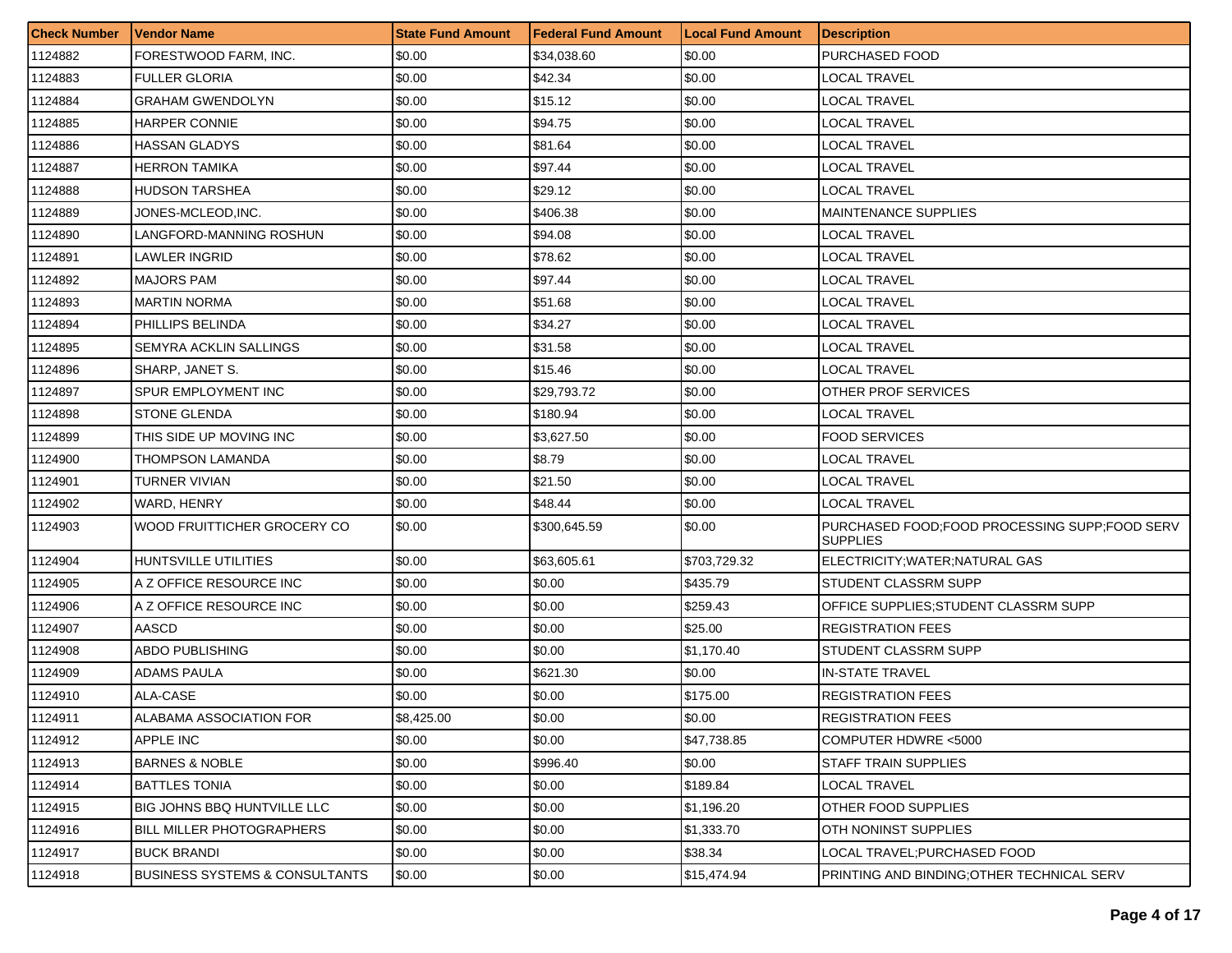| <b>Check Number</b> | Vendor Name                   | <b>State Fund Amount</b> | l Federal Fund Amount | <b>Local Fund Amount</b> | <b>Description</b>                                                                    |
|---------------------|-------------------------------|--------------------------|-----------------------|--------------------------|---------------------------------------------------------------------------------------|
| 1124919             | CENTURYLINK                   | \$0.00                   | \$0.00                | \$2,120.16               | TELEPHONE                                                                             |
| 1124920             | CENTURYLINK                   | \$0.00                   | \$0.00                | \$14,820.16              | TELEPHONE:OTHER COMMUNICATION                                                         |
| 1124921             | CHAPPELL JADE                 | \$0.00                   | \$0.00                | \$49.28                  | <b>LOCAL TRAVEL</b>                                                                   |
| 1124922             | COMCAST CABLE COMMUNICATIONS  | \$0.00                   | \$0.00                | \$366.70                 | <b>TELECOMMUNICATION</b>                                                              |
| 1124923             | CRITERION CONSULTING LLC      | \$0.00                   | \$0.00                | \$6,000.00               | <b>ACCOUNTING SERVICES</b>                                                            |
| 1124924             | DARBY CHRISTINA               | \$0.00                   | \$0.00                | \$21.00                  | LOCAL TRAVEL                                                                          |
| 1124925             | DUTCH OIL COMPANY             | \$0.00                   | \$565.95              | \$10,233.95              | <b>FUEL-GASOLINE</b>                                                                  |
| 1124926             | <b>EPPERSON MARION</b>        | \$0.00                   | \$606.74              | \$0.00                   | <b>IN-STATE TRAVEL</b>                                                                |
| 1124927             | <b>FALLON LAURA</b>           | \$0.00                   | \$0.00                | \$389.76                 | LOCAL TRAVEL                                                                          |
| 1124928             | FEDEX                         | \$0.00                   | \$0.00                | \$216.04                 | <b>POSTAGE</b>                                                                        |
| 1124929             | FOREIGN LANGUAGE SERVICES INC | \$0.00                   | \$50.00               | \$0.00                   | <b>OTHER PROF ED SERVIC</b>                                                           |
| 1124930             | GRACE LUTHERAN SCHOOL         | \$0.00                   | \$5,414.52            | \$0.00                   | <b>STAFF ED SERVICES</b>                                                              |
| 1124931             | HEART OF VALLEY YMCA          | \$0.00                   | \$0.00                | \$230.45                 | OTHER OBJECTS                                                                         |
| 1124932             | HEINEMANN                     | \$0.00                   | \$6,226.08            | \$0.00                   | STUDENT CLASSRM SUPP                                                                  |
| 1124933             | HUSKEY KIM                    | \$0.00                   | \$0.00                | \$387.52                 | LOCAL TRAVEL                                                                          |
| 1124934             | HUTCHINS LEAH                 | \$0.00                   | \$0.00                | \$119.95                 | <b>TRANSP-OTH PROVIDERS</b>                                                           |
| 1124935             | JACKSON ARIKA                 | \$0.00                   | \$617.94              | \$0.00                   | <b>IN-STATE TRAVEL</b>                                                                |
| 1124936             | JEFFERSON, WHITNEY            | \$0.00                   | \$0.00                | \$201.04                 | LOCAL TRAVEL                                                                          |
| 1124937             | JOHNSON DARRIUS               | \$0.00                   | \$0.00                | \$99.12                  | <b>LOCAL TRAVEL</b>                                                                   |
| 1124938             | JONES PRINCESS                | \$0.00                   | \$117.99              | \$0.00                   | LOCAL TRAVEL                                                                          |
| 1124939             | LEXAMI LLC                    | \$0.00                   | \$54,984.00           | \$0.00                   | <b>STAFF ED SERVICES</b>                                                              |
| 1124940             | MARCOS PIZZA #8040            | \$0.00                   | \$0.00                | \$51.00                  | <b>ITEMS FOR RESALE</b>                                                               |
| 1124941             | <b>MCNEAL CATHY</b><br>(A)    | \$0.00                   | \$0.00                | \$123.20                 | PURCHASED FOOD                                                                        |
| 1124942             | MCQUEEN KATHRYN HOPPE         | \$0.00                   | \$0.00                | \$145.60                 | <b>TRANSP-OTH PROVIDERS</b>                                                           |
| 1124943             | MULTI HEALTH SYSTEMS INC      | \$0.00                   | \$0.00                | \$9,062.50               | TESTING SUPPLIES                                                                      |
| 1124944             | PILOTTE AMANDA                | \$0.00                   | \$0.00                | \$88.48                  | LOCAL TRAVEL                                                                          |
| 1124945             | PUBLISHERS WAREHOUSE          | \$0.00                   | \$3,347,374.20        | \$0.00                   | <b>TEXTBOOKS</b>                                                                      |
| 1124946             | ROPER VERONICA                | \$0.00                   | \$0.00                | \$20.16                  | LOCAL TRAVEL                                                                          |
| 1124947             | <b>SCHOOLCRAFT</b>            | \$0.00                   | \$14,734.36           | \$0.00                   | STUDENT CLASSRM SUPP                                                                  |
| 1124948             | SEELEY HOPE<br>(A)            | \$0.00                   | \$597.78              | \$0.00                   | <b>IN-STATE TRAVEL</b>                                                                |
| 1124949             | <b>SPUR EMPLOYMENT INC</b>    | \$0.00                   | \$46,211.68           | \$130,588.35             | STUDENT EDUCATIONAL; OTHER PURCHASED SERV; DATA<br>PROCESSING SERV: CLERICAL SERVICES |
| 1124950             | <b>ST CHARLES NICOLE</b>      | \$0.00                   | \$0.00                | \$49.11                  | <b>LOCAL TRAVEL</b>                                                                   |
| 1124951             | <b>STUDIES WEEKLY</b>         | \$0.00                   | \$127,166.16          | \$0.00                   | <b>TEXTBOOKS</b>                                                                      |
| 1124952             | T-MOBILE                      | \$0.00                   | \$0.00                | \$14,930.00              | TELECOMMUNICATION                                                                     |
| 1124953             | T-MOBILE USA INC              | \$3,749.04               | \$0.00                | \$0.00                   | <b>OTHER TECHNICAL SERV</b>                                                           |
| 1124954             | T-MOBILE USA INC              | \$0.00                   | \$0.00                | \$5,131.56               | <b>TELECOMMUNICATION</b>                                                              |
| 1124955             | <b>VEASY-LINDSEY MELISSA</b>  | \$0.00                   | \$0.00                | \$318.08                 | <b>LOCAL TRAVEL</b>                                                                   |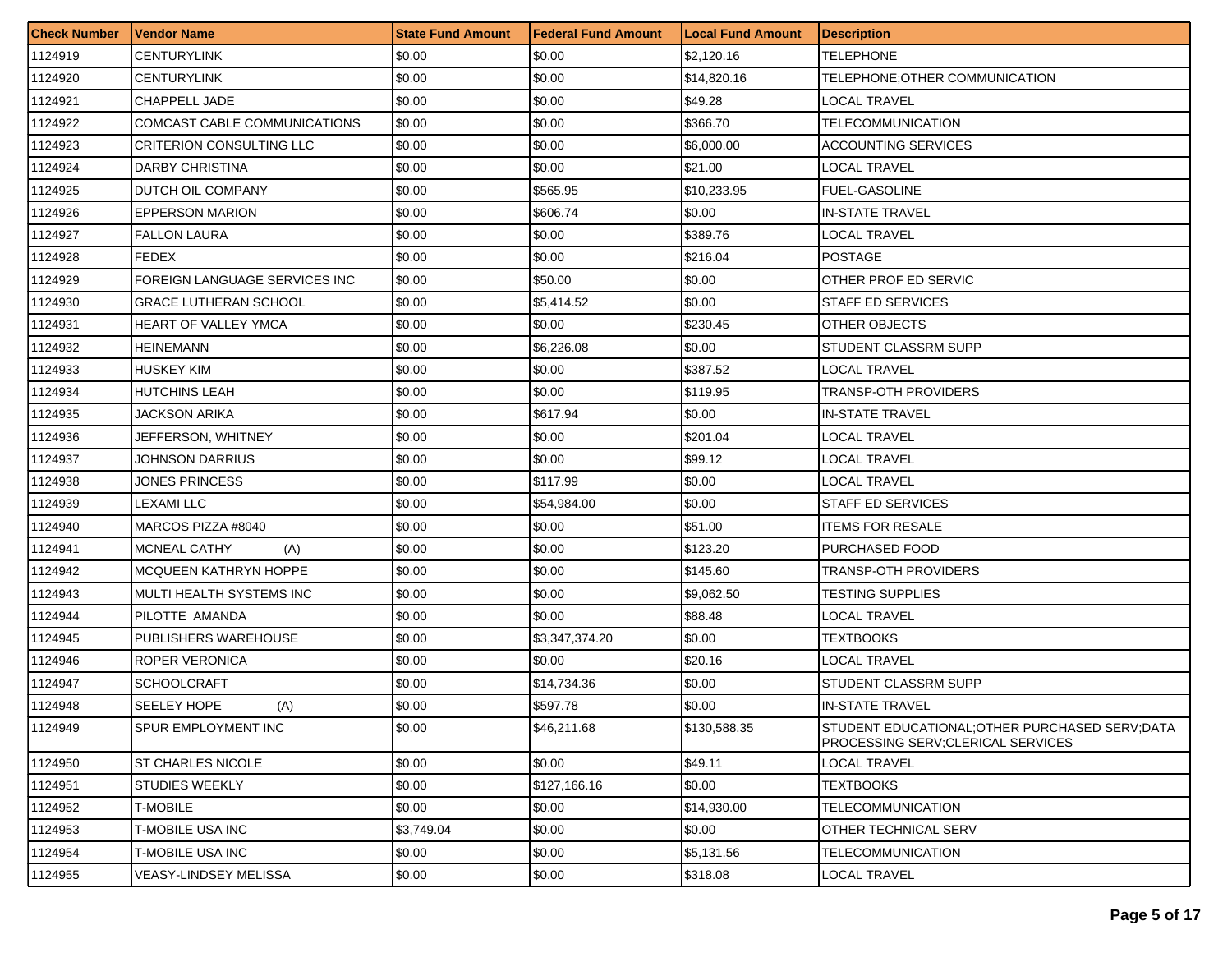| <b>Check Number</b> | Vendor Name                     | <b>State Fund Amount</b> | <b>Federal Fund Amount</b> | <b>Local Fund Amount</b> | <b>Description</b>                                                                                                                                                                                                                                                                                                                                                                                                                                                                                         |
|---------------------|---------------------------------|--------------------------|----------------------------|--------------------------|------------------------------------------------------------------------------------------------------------------------------------------------------------------------------------------------------------------------------------------------------------------------------------------------------------------------------------------------------------------------------------------------------------------------------------------------------------------------------------------------------------|
| 1124956             | VERIZON WIRELESS                | \$0.00                   | \$0.00                     | \$1,607.14               | TELECOMMUNICATION                                                                                                                                                                                                                                                                                                                                                                                                                                                                                          |
| 1124957             | <b>WADE CAROLYN</b>             | \$0.00                   | \$0.00                     | \$139.83                 | LOCAL TRAVEL                                                                                                                                                                                                                                                                                                                                                                                                                                                                                               |
| 1124958             | WINNING FOUNDATION INC          | \$0.00                   | \$6,500.00                 | \$0.00                   | <b>STUDENT EDUCATIONAL</b>                                                                                                                                                                                                                                                                                                                                                                                                                                                                                 |
| 1124959             | <b>WREN LAURA</b>               | \$0.00                   | \$0.00                     | \$194.32                 | <b>LOCAL TRAVEL</b>                                                                                                                                                                                                                                                                                                                                                                                                                                                                                        |
| 1124960             | XEROX CORPORATION               | \$0.00                   | \$0.00                     | \$28,021.32              | RENTAL-EQUIPMENT                                                                                                                                                                                                                                                                                                                                                                                                                                                                                           |
| 1124961             | A Z OFFICE RESOURCE INC         | \$0.00                   | \$4,624.30                 | \$0.00                   | OFFICE SUPPLIES                                                                                                                                                                                                                                                                                                                                                                                                                                                                                            |
| 1124962             | <b>BIMBO BAKERIES USA. INC.</b> | \$0.00                   | \$6,558.95                 | \$0.00                   | PURCHASED FOOD                                                                                                                                                                                                                                                                                                                                                                                                                                                                                             |
| 1124963             | <b>BURGESS VERTRICIA</b>        | \$0.00                   | \$119.40                   | \$0.00                   | LOCAL TRAVEL                                                                                                                                                                                                                                                                                                                                                                                                                                                                                               |
| 1124964             | CARPET SYSTEMS OF HUNTSVILLE    | \$0.00                   | \$1,846.89                 | \$0.00                   | <b>MAINTENANCE SUPPLIES</b>                                                                                                                                                                                                                                                                                                                                                                                                                                                                                |
| 1124965             | CINTAS CORPORATION #241         | \$0.00                   | \$5,823.53                 | \$0.00                   | <b>FOOD SERV SUPPLIES</b>                                                                                                                                                                                                                                                                                                                                                                                                                                                                                  |
| 1124966             | DEAN DAIRY CORPORATE LLC        | \$0.00                   | \$35,197.56                | \$0.00                   | <b>PURCHASED FOOD</b>                                                                                                                                                                                                                                                                                                                                                                                                                                                                                      |
| 1124967             | COMPUTER SOFTWARE INNOVATIONS   | \$0.00                   | \$289.85                   | \$0.00                   | OTHER DUES AND FEES                                                                                                                                                                                                                                                                                                                                                                                                                                                                                        |
| 1124968             | <b>HOWIE MELANIE</b>            | \$0.00                   | \$55.05                    | \$0.00                   | DEFERRED REVENUE                                                                                                                                                                                                                                                                                                                                                                                                                                                                                           |
| 1124969             | HUNTSVILLE RESTAURANT EQUIP     | \$0.00                   | \$740.50                   | \$0.00                   | <b>MAINTENANCE SUPPLIES</b>                                                                                                                                                                                                                                                                                                                                                                                                                                                                                |
| 1124970             | JONES-MCLEOD,INC.               | \$0.00                   | \$240.00                   | \$0.00                   | <b>MAINTENANCE SUPPLIES</b>                                                                                                                                                                                                                                                                                                                                                                                                                                                                                |
| 1124971             | LOWES HOME CENTERS LLC          | \$0.00                   | \$796.44                   | \$0.00                   | <b>MAINTENANCE SUPPLIES</b>                                                                                                                                                                                                                                                                                                                                                                                                                                                                                |
| 1124972             | <b>MARTIN NORMA</b>             | \$0.00                   | \$68.32                    | \$0.00                   | LOCAL TRAVEL                                                                                                                                                                                                                                                                                                                                                                                                                                                                                               |
| 1124973             | <b>KEE MICHAEL S</b>            | \$0.00                   | \$154.60                   | \$0.00                   | DEFERRED REVENUE                                                                                                                                                                                                                                                                                                                                                                                                                                                                                           |
| 1124974             | SPUR EMPLOYMENT INC             | \$0.00                   | \$16,721.82                | \$0.00                   | OTHER PROF SERVICES                                                                                                                                                                                                                                                                                                                                                                                                                                                                                        |
| 1124975             | STRICKLAND PAPER CO             | \$0.00                   | \$868.80                   | \$0.00                   | OFFICE SUPPLIES                                                                                                                                                                                                                                                                                                                                                                                                                                                                                            |
| 1124976             | THIS SIDE UP MOVING INC         | \$0.00                   | \$17,208.00                | \$0.00                   | <b>FOOD SERVICES</b>                                                                                                                                                                                                                                                                                                                                                                                                                                                                                       |
| 1124977             | <b>WATKINS MELISSA</b>          | \$0.00                   | \$38.15                    | \$0.00                   | DEFERRED REVENUE                                                                                                                                                                                                                                                                                                                                                                                                                                                                                           |
| 1124978             | WITTICHEN SUPPLY COMPANY        | \$0.00                   | \$3,614.49                 | \$0.00                   | <b>MAINTENANCE SUPPLIES</b>                                                                                                                                                                                                                                                                                                                                                                                                                                                                                |
| 1124979             | WYATT KATHRYN                   | \$0.00                   | \$13.20                    | \$0.00                   | DEFERRED REVENUE                                                                                                                                                                                                                                                                                                                                                                                                                                                                                           |
| 1124980             | <b>COMPASS BANK</b>             | \$0.00                   | \$17,583.99                | \$45,750.03              | STUDENT CLASSRM SUPP;OTH NONINST<br>SUPPLIES; ADVERTISING; OTHER FOOD<br>SUPPLIES: REGISTRATION FEES: OTHER INST SUPPLIES: IN-<br>STATE TRAVEL: FOOD SERVICES: NON-INST<br>SOFTWARE;TEXTBOOKS;FOOD PROCESSING SUPP;ITEMS<br>FOR RESALE; OFFICE SUPPLIES; RENTAL-EQUIPMENT; INST<br>SOFTWARE;POSTAGE;OTHER PROF ED SERVIC;ATH & P E<br>SUPPLIES: STAFF ED SERVICES: OTHER DUES AND<br>FEES;ASSOCIATION DUES;OTHER TECHNICAL<br>SERV;MAINTENANCE SUPPLIES;FOOD SERV<br>SUPPLIES; OTHER OBJECTS; LICENSE FEES |
| 1124981             | REDSTONE FEDERAL CREDIT         | \$0.00                   | \$0.00                     | \$1,530.00               | OTHER PROF SERVICES                                                                                                                                                                                                                                                                                                                                                                                                                                                                                        |
| 1124982             | ALABAMA DEPARTMENT OF           | \$0.00                   | \$0.00                     | \$7,210.50               | <b>INTEREST</b>                                                                                                                                                                                                                                                                                                                                                                                                                                                                                            |
| 1124983             | A Z OFFICE RESOURCE INC         | \$0.00                   | \$0.00                     | \$730.51                 | <b>OTHER INST SUPPLIES</b>                                                                                                                                                                                                                                                                                                                                                                                                                                                                                 |
| 1124984             | A Z OFFICE RESOURCE INC         | \$0.00                   | \$49,954.98                | \$3,683.88               | TESTING SUPPLIES; OFFICE SUPPLIES; STUDENT CLASSRM<br>SUPP; PARENT INST SUPPLIES; STAFF TRAIN SUPPLIES                                                                                                                                                                                                                                                                                                                                                                                                     |
| 1124986             | ALABAMA FLAG & BANNER INC       | \$0.00                   | \$0.00                     | \$3,310.08               | LAND & BLDG REPAIR/M                                                                                                                                                                                                                                                                                                                                                                                                                                                                                       |
| 1124987             | AMPLIFY EDUCATION, INC.         | \$0.00                   | \$7,340.00                 | \$0.00                   | <b>INST SOFTWARE</b>                                                                                                                                                                                                                                                                                                                                                                                                                                                                                       |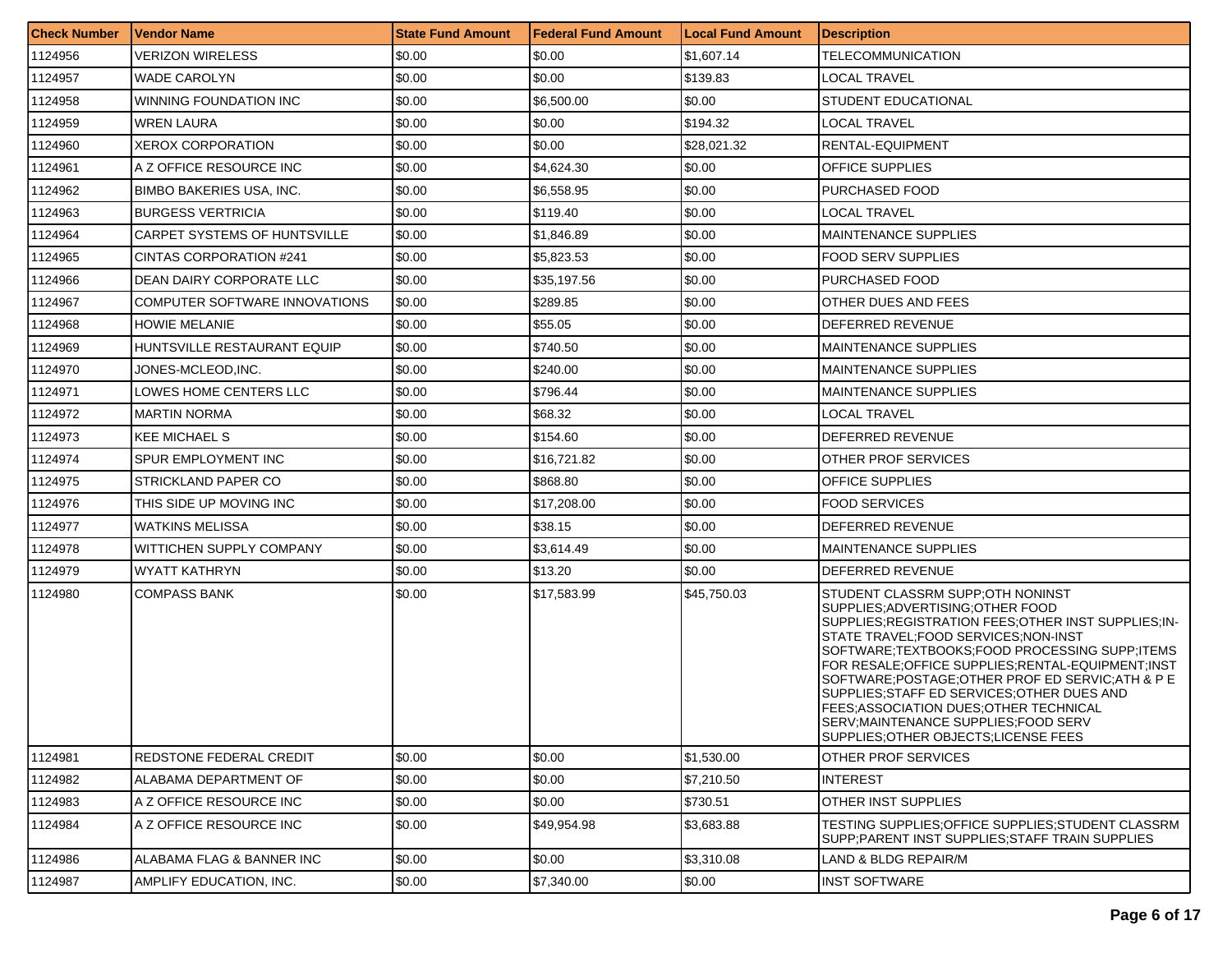| <b>Check Number</b> | Vendor Name                    | <b>State Fund Amount</b> | l Federal Fund Amount | <b>Local Fund Amount</b> | <b>Description</b>          |
|---------------------|--------------------------------|--------------------------|-----------------------|--------------------------|-----------------------------|
| 1124988             | ANDYMARK, INC.                 | \$178.50                 | \$0.00                | \$0.00                   | STUDENT CLASSRM SUPP        |
| 1124989             | APPLE BUS COMPANY              | \$0.00                   | \$0.00                | \$2,600.00               | OTHER TECHNICAL SERV        |
| 1124990             | APPLE BUS COMPANY              | \$0.00                   | \$53,960.00           | \$0.00                   | <b>TRANSP-OTH PROVIDERS</b> |
| 1124991             | <b>BALFOUR</b>                 | \$0.00                   | \$0.00                | \$17,359.00              | OTH NONINST SUPPLIES        |
| 1124992             | <b>BANKS INDUSTRIES INC</b>    | \$0.00                   | \$0.00                | \$1,648.94               | <b>CUSTODIAL SUPPLIES</b>   |
| 1124993             | <b>BARNES AND NOBLE</b>        | \$0.00                   | \$1,215.30            | \$0.00                   | STUDENT CLASSRM SUPP        |
| 1124994             | REPUBLIC SERVICES              | \$0.00                   | \$0.00                | \$1,658.82               | <b>GARBAGE AND WASTE</b>    |
| 1124995             | <b>BLACK EMILY</b>             | \$0.00                   | \$0.00                | \$80.64                  | LOCAL TRAVEL                |
| 1124996             | <b>BLICK ART MATERIALS</b>     | \$0.00                   | \$0.00                | \$1,599.85               | <b>STUDENT CLASSRM SUPP</b> |
| 1124997             | <b>BLICK ART MATERIALS</b>     | \$324.02                 | \$0.00                | \$0.00                   | STUDENT CLASSRM SUPP        |
| 1124998             | <b>BRAIN HIVE-</b>             | \$0.00                   | \$137,700.00          | \$0.00                   | STUDENT CLASSRM SUPP        |
| 1124999             | <b>BROWN LEIGH ANN</b>         | \$0.00                   | \$0.00                | \$77.28                  | LOCAL TRAVEL                |
| 1125000             | <b>BSN SPORTS</b>              | \$0.00                   | \$0.00                | \$292.95                 | ATH & P E SUPPLIES          |
| 1125001             | <b>BUTLER S GAS PIPE, INC.</b> | \$0.00                   | \$0.00                | \$375.00                 | LAND & BLDG REPAIR/M        |
| 1125002             | C SPIRE BUSINESS               | \$0.00                   | \$0.00                | \$980.23                 | <b>TELECOMMUNICATION</b>    |
| 1125003             | C SPIRE BUSINESS               | \$0.00                   | \$0.00                | \$200.00                 | <b>TELECOMMUNICATION</b>    |
| 1125004             | C SPIRE BUSINESS               | \$0.00                   | \$0.00                | \$925.00                 | <b>TELECOMMUNICATION</b>    |
| 1125005             | C SPIRE BUSINESS               | \$0.00                   | \$0.00                | \$15,321.60              | TELECOMMUNICATION           |
| 1125006             | C SPIRE BUSINESS               | \$0.00                   | \$0.00                | \$1,589.45               | <b>TELECOMMUNICATION</b>    |
| 1125007             | CDW GOVERNMENT INC.            | \$0.00                   | \$0.00                | \$359.92                 | <b>MAINTENANCE SUPPLIES</b> |
| 1125008             | <b>CHATMAN BRANDON</b>         | \$0.00                   | \$0.00                | \$62.72                  | <b>LOCAL TRAVEL</b>         |
| 1125009             | CINTAS CORPORATION #241        | \$0.00                   | \$0.00                | \$6,960.56               | <b>CUSTODIAL SUPPLIES</b>   |
| 1125010             | CONNECTWISE INC                | \$0.00                   | \$0.00                | \$1,730.00               | SOFTWARE MAINT AGREE        |
| 1125011             | <b>CROW FRANCIS BRETT</b>      | \$0.00                   | \$0.00                | \$60.00                  | ATH & P E SUPPLIES          |
| 1125012             | <b>DENNIS HALEY</b>            | \$0.00                   | \$0.00                | \$113.12                 | <b>FOOD SERVICES</b>        |
| 1125013             | SCHOOL SPECIALTY LLC           | \$0.00                   | \$96,049.50           | \$0.00                   | STUDENT CLASSRM SUPP        |
| 1125014             | <b>FEDEX</b>                   | \$0.00                   | \$0.00                | \$38.61                  | <b>POSTAGE</b>              |
| 1125015             | FILTER PRO                     | \$0.00                   | \$0.00                | \$12,276.70              | <b>EQUIP MAINT AGREEMTS</b> |
| 1125016             | <b>HON COMPANY</b>             | \$0.00                   | \$0.00                | \$14,242.96              | FURN & FIXTURES<5000        |
| 1125017             | HUNTSVILLE HARDWARE & BUILDING | \$0.00                   | \$0.00                | \$549.85                 | <b>MAINTENANCE SUPPLIES</b> |
| 1125018             | ALABAMA JLDC                   | \$0.00                   | \$0.00                | \$250.00                 | <b>REGISTRATION FEES</b>    |
| 1125019             | K12 INSIGHT LLC                | \$0.00                   | \$0.00                | \$47,196.00              | OTHER TECHNICAL SERV        |
| 1125020             | KAPLAN EARLY LEARNING CO       | \$0.00                   | \$380.60              | \$0.00                   | <b>STUDENT CLASSRM SUPP</b> |
| 1125021             | <b>KARCHER RENE</b>            | \$0.00                   | \$0.00                | \$20.00                  | <b>ITEMS FOR RESALE</b>     |
| 1125022             | LAKESHORE LEARNING MATERIALS   | \$0.00                   | \$14,226.25           | \$0.00                   | STUDENT CLASSRM SUPP        |
| 1125023             | LONG PEGGY<br>(A)              | \$0.00                   | \$0.00                | \$81.20                  | LOCAL TRAVEL                |
| 1125024             | MATRONI SUSAN LENORE<br>(A)    | \$0.00                   | \$0.00                | \$14.56                  | LOCAL TRAVEL                |
| 1125025             | MOBILE MODULAR                 | \$0.00                   | \$0.00                | \$134,378.56             | RENTAL-LAND & BLDG          |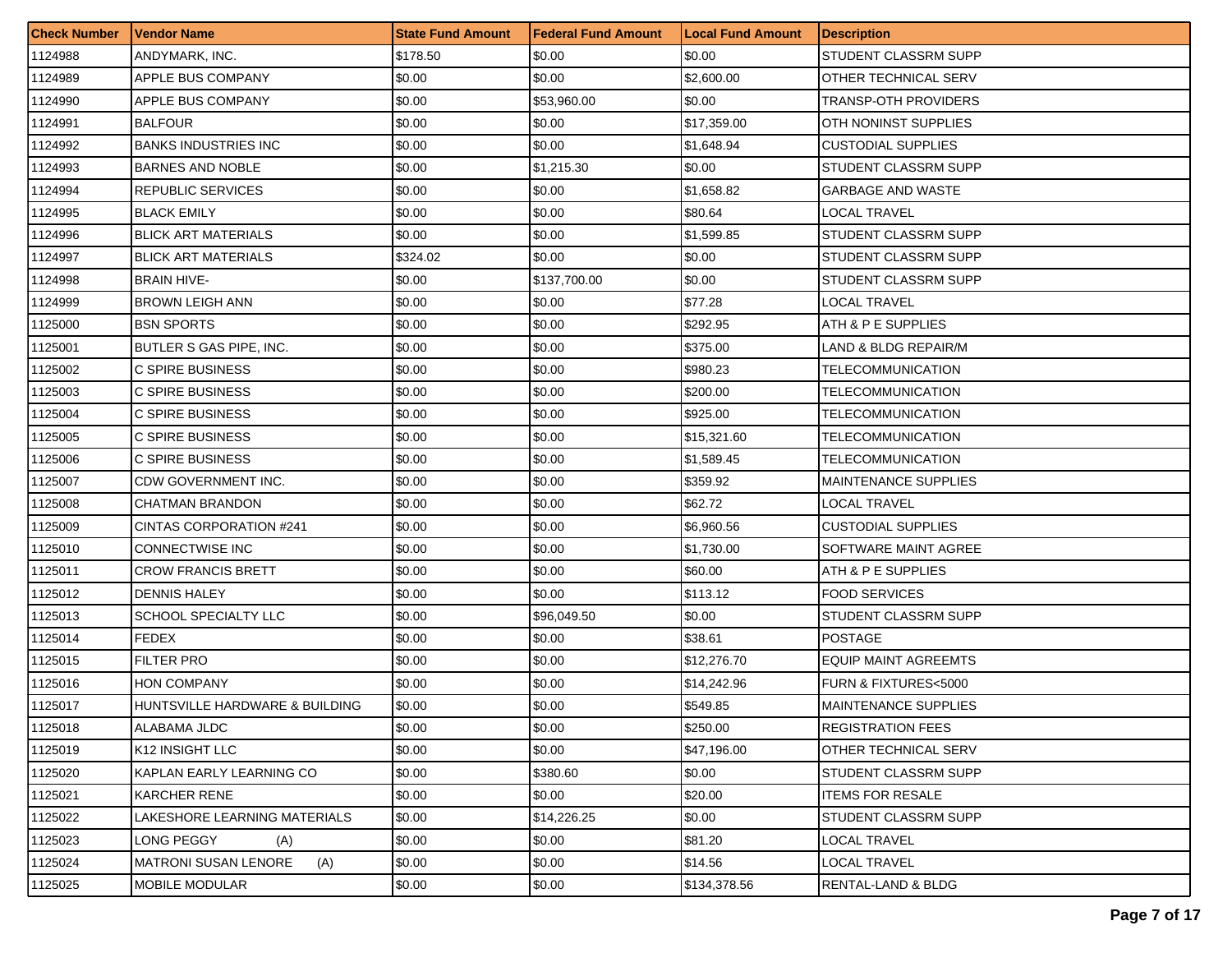| <b>Check Number</b> | l Vendor Name                   | <b>State Fund Amount</b> | Federal Fund Amount | <b>Local Fund Amount</b> | <b>Description</b>                                                             |
|---------------------|---------------------------------|--------------------------|---------------------|--------------------------|--------------------------------------------------------------------------------|
| 1125026             | <b>MOSES PHYLLIS</b>            | \$0.00                   | \$0.00              | \$31.36                  | LOCAL TRAVEL                                                                   |
| 1125027             | NETCENTRIC TECHNOLOGIES INC     | \$35.00                  | \$0.00              | \$0.00                   | OTHER PROF SERVICES                                                            |
| 1125028             | NORTH ALABAMA GLASS CO INC      | \$0.00                   | \$0.00              | \$342.89                 | LAND & BLDG REPAIR/M                                                           |
| 1125029             | OKAPI EDUCATIONAL PUBLISHING    | \$0.00                   | \$212,639.18        | \$0.00                   | STUDENT CLASSRM SUPP                                                           |
| 1125030             | <b>PUBLISHERS WAREHOUSE</b>     | \$2,982.75               | \$0.00              | \$0.00                   | TEXTBOOKS                                                                      |
| 1125031             | <b>RICH SARAH SKELTON</b>       | \$0.00                   | \$0.00              | \$194.88                 | LOCAL TRAVEL                                                                   |
| 1125032             | RODRIGUEZ KAREN L<br>(A)        | \$0.00                   | \$0.00              | \$507.80                 | IN-STATE TRAVEL;LOCAL TRAVEL                                                   |
| 1125033             | <b>SAM S CLUB DIRECT</b>        | \$0.00                   | \$0.00              | \$129.98                 | REGISTRATION FEES: OTHER FOOD SUPPLIES: OTHER<br>OBJECTS: OTH NONINST SUPPLIES |
| 1125034             | STAPLES ADVANTAGE               | \$0.00                   | \$649.95            | \$0.00                   | NON-INST EQUIPMENT; PARENT INST SUPPLIES                                       |
| 1125035             | <b>STEWART KYNAE</b>            | \$0.00                   | \$0.00              | \$170.24                 | LOCAL TRAVEL                                                                   |
| 1125036             | THIS SIDE UP MOVING INC         | \$0.00                   | \$0.00              | \$9,088.00               | OTHER PROPERTY SERV                                                            |
| 1125037             | THOMPSON BENNIE TYRONE JR       | \$0.00                   | \$0.00              | \$495.00                 | OTHER PROF SERVICES                                                            |
| 1125038             | TRANE COMPANY                   | \$0.00                   | \$0.00              | \$2,730.51               | <b>MAINTENANCE SUPPLIES</b>                                                    |
| 1125039             | UNIVERSITY OF ALABAMA           | \$0.00                   | \$0.00              | \$11,000.00              | OTHER PURCHASED SERV                                                           |
| 1125040             | <b>WOODS TONYA</b>              | \$0.00                   | \$0.00              | \$99.12                  | <b>LOCAL TRAVEL</b>                                                            |
| 1125041             | XEROX BUSINESS SOLUTIONS        | \$0.00                   | \$0.00              | \$84.62                  | RENTAL-EQUIPMENT                                                               |
| 1125042             | XEROX CORPORATION               | \$0.00                   | \$0.00              | \$10,792.06              | RENTAL-EQUIPMENT                                                               |
| 1125043             | <b>BIMBO BAKERIES USA, INC.</b> | \$0.00                   | \$2,768.72          | \$0.00                   | PURCHASED FOOD                                                                 |
| 1125044             | CINTAS CORPORATION #241         | \$0.00                   | \$1,863.61          | \$0.00                   | <b>FOOD SERV SUPPLIES</b>                                                      |
| 1125045             | DEAN DAIRY CORPORATE LLC        | \$0.00                   | \$18,089.73         | \$0.00                   | PURCHASED FOOD                                                                 |
| 1125046             | <b>FERGUSON KIMBERLY</b>        | \$0.00                   | \$63.84             | \$0.00                   | LOCAL TRAVEL                                                                   |
| 1125047             | FORESTWOOD FARM, INC.           | \$0.00                   | \$6,013.25          | \$0.00                   | PURCHASED FOOD                                                                 |
| 1125048             | HARDIN LATISHA A                | \$0.00                   | \$7.17              | \$0.00                   | LOCAL TRAVEL                                                                   |
| 1125049             | LARKINS-MUHAMMAD DONNA          | \$0.00                   | \$8.74              | \$0.00                   | LOCAL TRAVEL                                                                   |
| 1125050             | <b>RILEY KIMBERLY F</b><br>(A)  | \$0.00                   | \$29.85             | \$0.00                   | <b>LOCAL TRAVEL</b>                                                            |
| 1125051             | SAMMIE JOHNSON                  | \$0.00                   | \$3.92              | \$0.00                   | LOCAL TRAVEL                                                                   |
| 1125052             | SEALS KIM                       | \$0.00                   | \$218.79            | \$0.00                   | LOCAL TRAVEL                                                                   |
| 1125053             | <b>WHITE MAYA I</b>             | \$0.00                   | \$35.73             | \$0.00                   | <b>LOCAL TRAVEL</b>                                                            |
| 1125054             | WILLIAMS LATONYA                | \$0.00                   | \$15.68             | \$0.00                   | <b>LOCAL TRAVEL</b>                                                            |
| 1125055             | WOOD FRUITTICHER GROCERY CO     | \$0.00                   | \$91,172.54         | \$0.00                   | PURCHASED FOOD;FOOD PROCESSING SUPP;FOOD SERV<br><b>SUPPLIES</b>               |
| 1125057             | AMBIT SOLUTIONS, LLC            | \$0.00                   | \$0.00              | \$32,770.00              | <b>TELEPHONE</b>                                                               |
| 1125058             | AT&T MOBILITY                   | \$0.00                   | \$0.00              | \$79.98                  | <b>TELEPHONE</b>                                                               |
| 1125059             | <b>BAKER CONSTRUCTION</b>       | \$0.00                   | \$0.00              | \$1,814.00               | LAND & BLDG REPAIR/M                                                           |
| 1125060             | <b>BANKS INDUSTRIES INC</b>     | \$0.00                   | \$0.00              | \$716.00                 | <b>CUSTODIAL SUPPLIES</b>                                                      |
| 1125061             | <b>BARLETT JASON</b>            | \$0.00                   | \$0.00              | \$120.00                 | OTHER PROF SERVICES                                                            |
| 1125062             | THOMPSON BENNIE TYRONE JR       | \$0.00                   | \$0.00              | \$120.00                 | OTHER PROF SERVICES                                                            |
| 1125063             | <b>BLUES CUSTOM DESIGNS</b>     | \$0.00                   | \$0.00              | \$540.00                 | <b>TRANSP-OTH PROVIDERS</b>                                                    |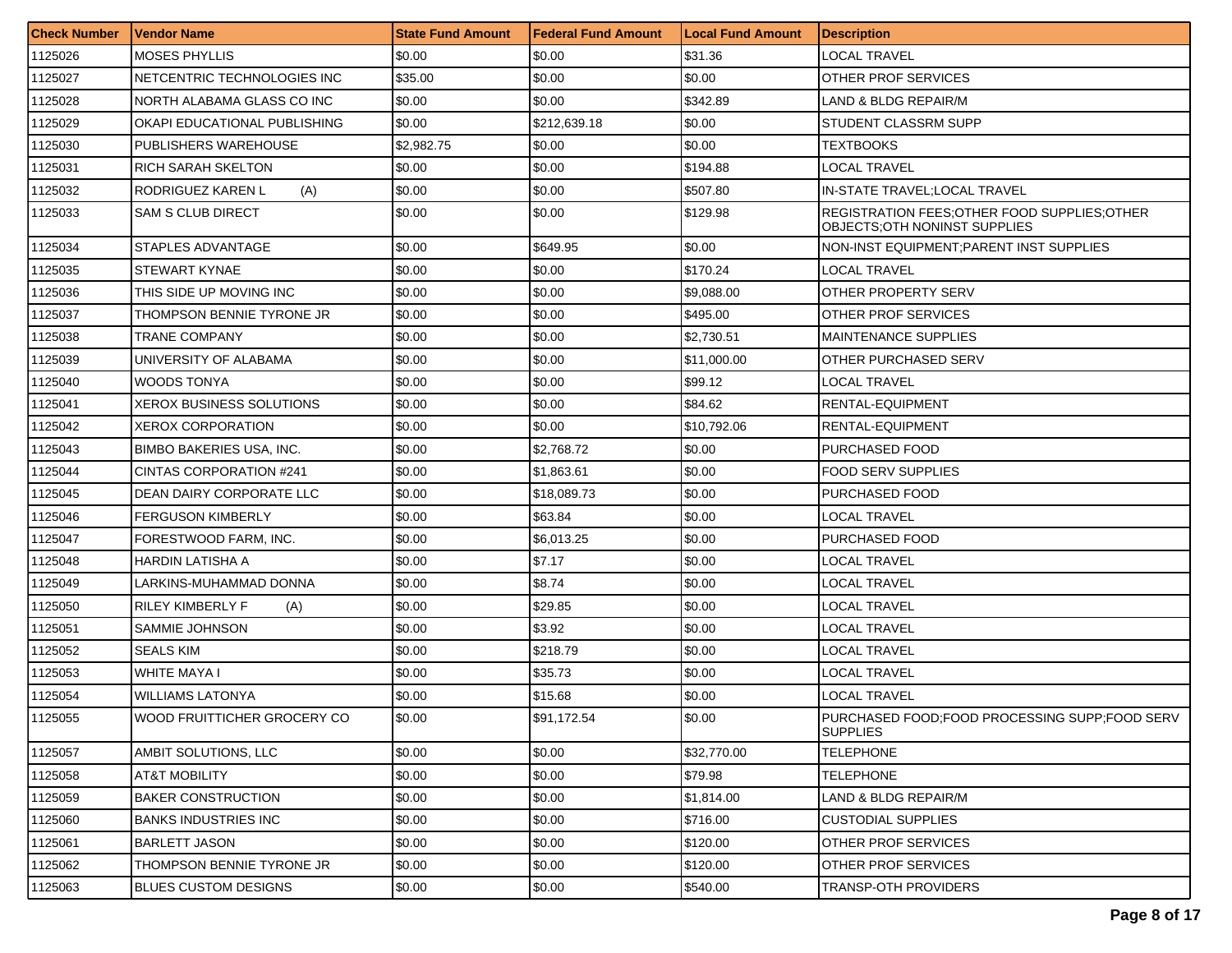| <b>Check Number</b> | <b>Vendor Name</b>                  | <b>State Fund Amount</b> | <b>Federal Fund Amount</b> | <b>Local Fund Amount</b> | <b>Description</b>                    |
|---------------------|-------------------------------------|--------------------------|----------------------------|--------------------------|---------------------------------------|
| 1125064             | <b>BURMAX COMPANY INC</b>           | \$0.00                   | \$0.00                     | \$2,545.28               | STUDENT CLASSRM SUPP                  |
| 1125065             | C SPIRE BUSINESS                    | \$0.00                   | \$0.00                     | \$925.00                 | TELECOMMUNICATION                     |
| 1125066             | C SPIRE BUSINESS                    | \$0.00                   | \$0.00                     | \$200.00                 | TELECOMMUNICATION                     |
| 1125067             | C SPIRE BUSINESS                    | \$0.00                   | \$0.00                     | \$1,619.22               | TELECOMMUNICATION                     |
| 1125068             | C SPIRE BUSINESS                    | \$0.00                   | \$0.00                     | \$949.60                 | TELECOMMUNICATION                     |
| 1125069             | C SPIRE BUSINESS                    | \$0.00                   | \$0.00                     | \$3,441.40               | TELECOMMUNICATION                     |
| 1125070             | CAROLINA BIOLOGICAL SUPPLY CO       | \$0.00                   | \$0.00                     | \$222.65                 | STUDENT CLASSRM SUPP                  |
| 1125071             | <b>CHANGE CASH</b>                  | \$0.00                   | \$0.00                     | \$150.00                 | <b>CHANGE CASH</b>                    |
| 1125072             | <b>CHANGE CASH</b>                  | \$0.00                   | \$0.00                     | \$400.00                 | <b>CHANGE CASH</b>                    |
| 1125073             | <b>CLAS SECRETARIES CONFERENCE</b>  | \$299.00                 | \$0.00                     | \$0.00                   | STAFF ED SERVICES                     |
| 1125074             | <b>CLAS SECRETARIES CONFERENCE</b>  | \$0.00                   | \$0.00                     | \$299.00                 | <b>REGISTRATION FEES</b>              |
| 1125075             | COMCAST CABLE COMMUNICATIONS        | \$0.00                   | \$0.00                     | \$586.70                 | TELECOMMUNICATION                     |
| 1125076             | <b>COMMUNITY INSURANCE LLC</b>      | \$0.00                   | \$0.00                     | \$424.00                 | <b>INSURANCE SERVICES</b>             |
| 1125077             | DOUBLE TIME DOCS, LLC               | \$0.00                   | \$0.00                     | \$300.00                 | <b>INST SOFTWARE</b>                  |
| 1125078             | DYKES RESTAURANT SUPPLY             | \$0.00                   | \$0.00                     | \$399.78                 | <b>MAINTENANCE SUPPLIES</b>           |
| 1125079             | <b>EARLY SERVICES INC</b>           | \$0.00                   | \$0.00                     | \$712.50                 | <b>EQUIP REPAIR &amp; MAINT</b>       |
| 1125080             | <b>EAST LIMESTONE HIGH SCHOOL</b>   | \$0.00                   | \$0.00                     | \$75.00                  | ATH & P E SUPPLIES                    |
| 1125081             | <b>ENTERPRISE T-SHIRTS INC</b>      | \$0.00                   | \$0.00                     | \$6.314.00               | TRANSP-OTH PROVIDERS                  |
| 1125082             | FERGUSON ENTERPRISES, INC           | \$0.00                   | \$0.00                     | \$2,520.70               | <b>MAINTENANCE SUPPLIES</b>           |
| 1125083             | Gaggle.Net, Inc.                    | \$0.00                   | \$91,947.76                | \$0.00                   | SOFTWARE MAINT AGREE                  |
| 1125084             | <b>GRACENOTE MEDIA SERVICES,LLC</b> | \$0.00                   | \$0.00                     | \$112.55                 | OTHER TECHNICAL SERV                  |
| 1125085             | <b>GUNTERSVILLE HIGH SCHOOL</b>     | \$0.00                   | \$0.00                     | \$50.00                  | ATH & P E SUPPLIES                    |
| 1125086             | <b>HELTON ANSON</b>                 | \$0.00                   | \$0.00                     | \$200.00                 | ATH & P E SUPPLIES                    |
| 1125087             | <b>IGNITE EDUCATION INC</b>         | \$0.00                   | \$120,529.11               | \$0.00                   | OTHER TECHNICAL SERV                  |
| 1125088             | INCARE TECHNOLOGIES INC             | \$0.00                   | \$0.00                     | \$14,500.00              | COMPUTER HDWRE <5000                  |
| 1125089             | LARGEN IRRIGATION, INC.             | \$0.00                   | \$0.00                     | \$3,720.00               | LAND & BLDG REPAIR/M                  |
| 1125090             | LOWES HOME CENTERS LLC              | \$0.00                   | \$0.00                     | \$189.20                 | OTH NONINST SUPPLIES                  |
| 1125091             | MADISON COUNTY CO-OP                | \$0.00                   | \$0.00                     | \$2,399.80               | <b>MAINTENANCE SUPPLIES</b>           |
| 1125092             | <b>NABOA</b>                        | \$0.00                   | \$0.00                     | \$3,275.00               | ATHLETIC OFFICIALS                    |
| 1125093             | NETCENTRIC TECHNOLOGIES INC         | \$80.00                  | \$0.00                     | \$0.00                   | OTHER PROF SERVICES                   |
| 1125094             | NETCENTRIC TECHNOLOGIES INC         | \$92.00                  | \$0.00                     | \$0.00                   | <b>OTHER PROF SERVICES</b>            |
| 1125095             | NETCENTRIC TECHNOLOGIES INC         | \$70.00                  | \$0.00                     | \$0.00                   | OTHER PROF SERVICES                   |
| 1125096             | OFF THE WALL                        | \$0.00                   | \$0.00                     | \$590.40                 | <b>OTHER OBJECTS</b>                  |
| 1125097             | PANORAMA EDUCATION INC              | \$41,591.30              | \$0.00                     | \$0.00                   | <b>INST SOFTWARE</b>                  |
| 1125098             | POWERSCHOOL GROUP INC               | \$0.00                   | \$0.00                     | \$72,720.88              | STAFF ED SERVICES                     |
| 1125099             | <b>RAM ENTERPRISES INC</b>          | \$0.00                   | \$0.00                     | \$18,326.00              | LAND & BLDG REPAIR/M;BD IMP <\$50,000 |
| 1125100             | RENAISSANCE LEARNING INC            | \$371,450.33             | \$0.00                     | \$0.00                   | <b>INST SOFTWARE</b>                  |
| 1125101             | <b>ROCKET CITY FUNDRAISING LLC</b>  | \$0.00                   | \$0.00                     | \$730.00                 | ATH & P E SUPPLIES                    |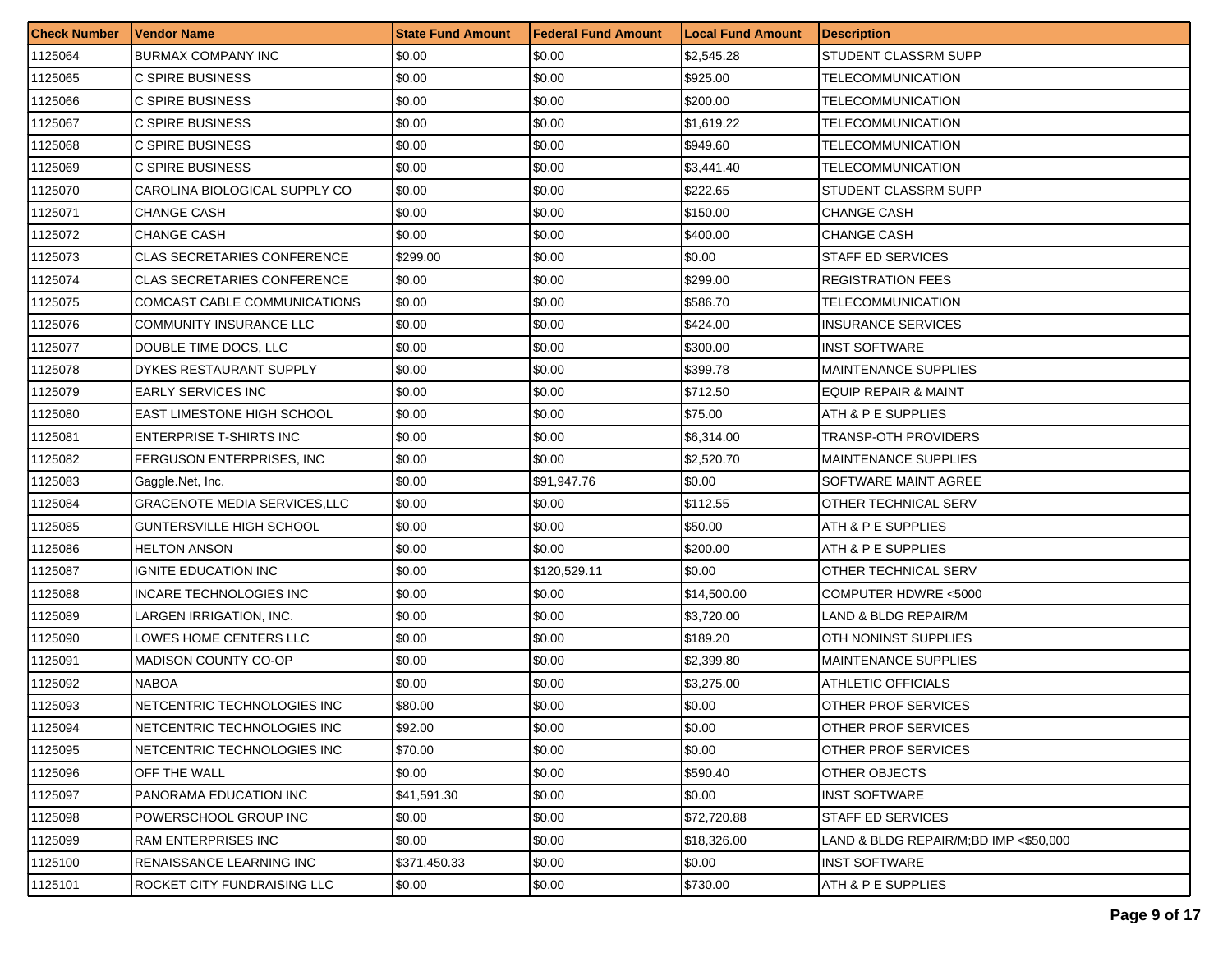| <b>Check Number</b> | <b>Vendor Name</b>                 | <b>State Fund Amount</b> | Federal Fund Amount | <b>Local Fund Amount</b> | <b>Description</b>                                                                   |
|---------------------|------------------------------------|--------------------------|---------------------|--------------------------|--------------------------------------------------------------------------------------|
| 1125102             | <b>SAMS CLUB CREDIT</b>            | \$0.00                   | \$0.00              | \$403.78                 | OTHER FOOD SUPPLIES                                                                  |
| 1125103             | <b>SHOCKLEY BRIAN</b>              | \$0.00                   | \$0.00              | \$120.00                 | OTHER PROF SERVICES                                                                  |
| 1125104             | <b>SPRADLEY CONNIE</b>             | \$0.00                   | \$0.00              | \$114.08                 | OTHER INST SUPPLIES                                                                  |
| 1125105             | STRICKLAND PAPER CO                | \$0.00                   | \$0.00              | \$396.49                 | <b>OFFICE SUPPLIES</b>                                                               |
| 1125106             | TAYLOR KRISTIN                     | \$0.00                   | \$0.00              | \$120.00                 | OTHER PROF SERVICES                                                                  |
| 1125107             | TERRELL TECHNICAL SERVICES         | \$0.00                   | \$0.00              | \$50.00                  | <b>OTHER PROF SERVICES</b>                                                           |
| 1125108             | THOMAS JONES GARGULINSKI           | \$0.00                   | \$0.00              | \$120.00                 | OTHER PROF SERVICES                                                                  |
| 1125109             | TRANE COMPANY                      | \$0.00                   | \$0.00              | \$13.872.71              | <b>MAINTENANCE SUPPLIES: EQUIP REPAIR &amp; MAINT</b>                                |
| 1125110             | TRANSPORTATION SOUTH INC           | \$0.00                   | \$0.00              | \$1.772.07               | OTHER INST SUPPLIES                                                                  |
| 1125111             | UNIVERSITY OF ALABAMA              | \$0.00                   | \$0.00              | \$200.00                 | <b>REGISTRATION FEES; ASSOCIATION DUES</b>                                           |
| 1125112             | <b>WAGNERS TEAM SPORTS</b>         | \$0.00                   | \$0.00              | \$5,158.00               | ATH & P E SUPPLIES                                                                   |
| 1125113             | WALSWORTH PUBLISHING CO.           | \$0.00                   | \$0.00              | \$3,027.50               | <b>ITEMS FOR RESALE</b>                                                              |
| 1125114             | <b>WOW</b>                         | \$0.00                   | \$0.00              | \$301.96                 | TELECOMMUNICATION                                                                    |
| 1125115             | <b>WILLIAMS SCOTSMAN INC</b>       | \$0.00                   | \$0.00              | \$2,595.61               | RENTAL-LAND & BLDG                                                                   |
| 1125116             | AMAZON                             | \$0.00                   | \$0.00              | \$768.59                 | OTHER INST SUPPLIES                                                                  |
| 1125117             | XEROX BUSINESS SOLUTIONS           | \$0.00                   | \$0.00              | \$238.63                 | RENTAL-EQUIPMENT                                                                     |
| 1125118             | C SPIRE BUSINESS                   | \$0.00                   | \$0.00              | \$3,566.68               | TELECOMMUNICATION                                                                    |
| 1125119             | C SPIRE BUSINESS                   | \$0.00                   | \$0.00              | \$3,387.91               | TELECOMMUNICATION                                                                    |
| 1125120             | <b>CINTAS CORPORATION #241</b>     | \$0.00                   | \$0.00              | \$2,504.65               | <b>EQUIP MAINT AGREEMTS</b>                                                          |
| 1125121             | <b>CRABTREE PUBLISHING COMPANY</b> | \$0.00                   | \$99,630.00         | \$0.00                   | STUDENT CLASSRM SUPP                                                                 |
| 1125122             | LANIER FORD SHAVER & PAYNE P.C     | \$0.00                   | \$0.00              | \$64,883.40              | LEGAL FEES                                                                           |
| 1125123             | REV.COM, INC.                      | \$0.00                   | \$0.00              | \$218.25                 | OTHER TECHNICAL SERV                                                                 |
| 1125124             | ROBERTS GROUP INC.                 | \$0.00                   | \$0.00              | \$1,161.79               | <b>MAINTENANCE SUPPLIES</b>                                                          |
| 1125125             | <b>SCHOOLCRAFT</b>                 | \$0.00                   | \$0.00              | \$35.43                  | STUDENT CLASSRM SUPP                                                                 |
| 1125126             | SPUR EMPLOYMENT INC                | \$0.00                   | \$90,750.00         | \$0.00                   | <b>STAFF ED SERVICES</b>                                                             |
| 1125127             | SPUR EMPLOYMENT INC                | \$0.00                   | \$65,098.21         | \$121,171.77             | STUDENT EDUCATIONAL; OTHER PROF SERVICES; DATA<br>PROCESSING SERV; CLERICAL SERVICES |
| 1125128             | XEROX CORPORATION                  | \$0.00                   | \$877.78            | \$7.618.93               | RENTAL-EQUIPMENT                                                                     |
| 1125129             | <b>AHSAA</b>                       | \$0.00                   | \$0.00              | \$300.00                 | <b>FINES AND PENALTIES</b>                                                           |
| 1125130             | AHSAA                              | \$0.00                   | \$0.00              | \$250.00                 | FINES AND PENALTIES                                                                  |
| 1125131             | AHSAA                              | \$0.00                   | \$0.00              | \$250.00                 | <b>FINES AND PENALTIES</b>                                                           |
| 1125132             | AHSADCA                            | \$0.00                   | \$0.00              | \$100.00                 | <b>REGISTRATION FEES</b>                                                             |
| 1125133             | <b>AHSADCA</b>                     | \$0.00                   | \$0.00              | \$40.00                  | <b>ASSOCIATION DUES</b>                                                              |
| 1125134             | ALLIED DIGITAL PRINTING            | \$0.00                   | \$0.00              | \$255.25                 | <b>ITEMS FOR RESALE</b>                                                              |
| 1125135             | AMAZON                             | \$0.00                   | \$0.00              | \$3,949.25               | OTHER INST SUPPLIES: OTH NONINST SUPPLIES                                            |
| 1125136             | APPLE BUS COMPANY                  | \$185,065.80             | \$0.00              | \$855,186.37             | <b>TRANSP-OTH PROVIDERS</b>                                                          |
| 1125138             | APPLE INC                          | \$0.00                   | \$509.85            | \$0.00                   | <b>OTH NONINST SUPPLIES</b>                                                          |
| 1125139             | ASCA                               | \$0.00                   | \$0.00              | \$80.00                  | <b>REGISTRATION FEES</b>                                                             |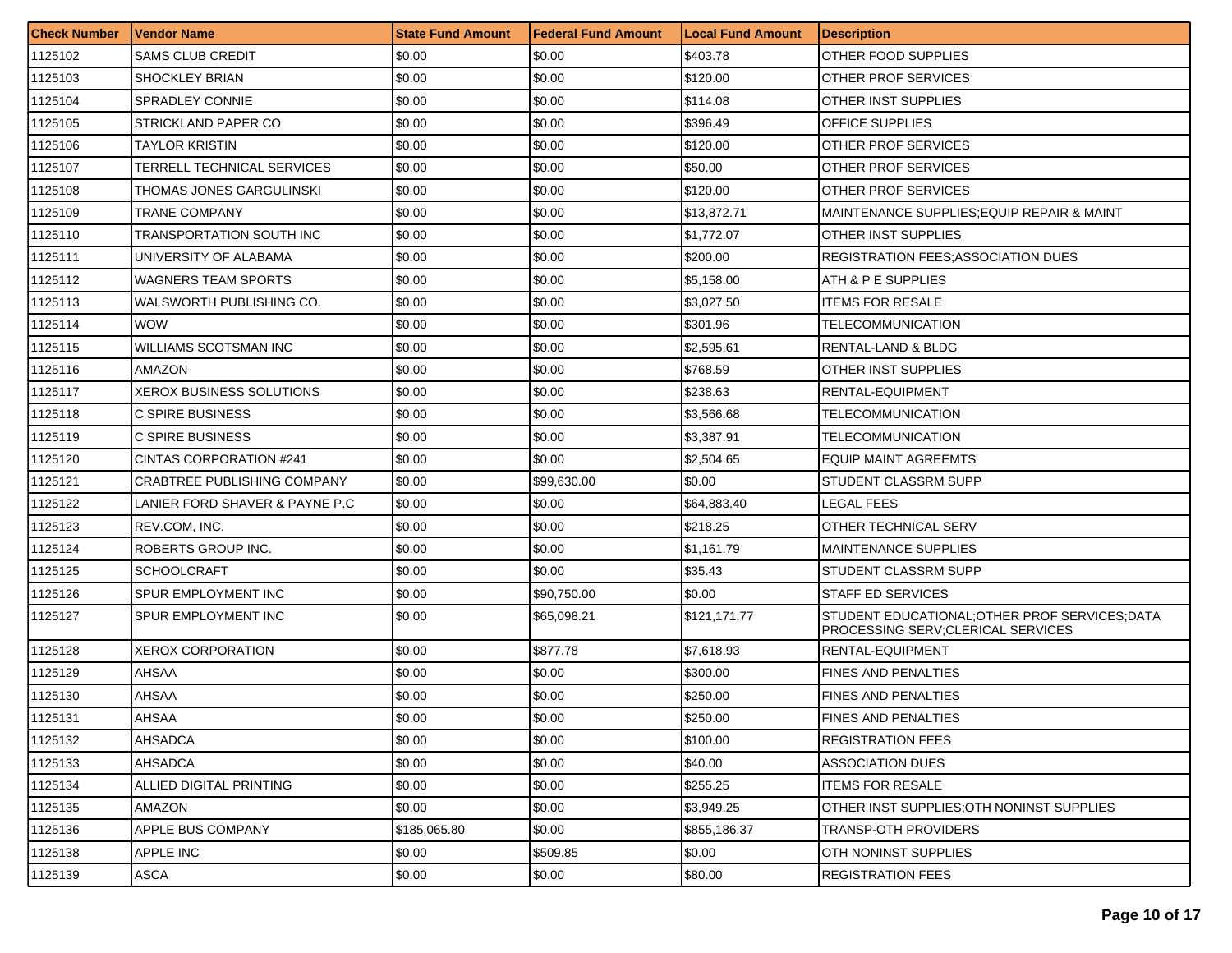| <b>Check Number</b> | <b>Vendor Name</b>                  | <b>State Fund Amount</b> | <b>Federal Fund Amount</b> | <b>Local Fund Amount</b> | <b>Description</b>          |
|---------------------|-------------------------------------|--------------------------|----------------------------|--------------------------|-----------------------------|
| 1125140             | AUTO OWNERS INSURANCE               | \$0.00                   | \$0.00                     | \$391.34                 | <b>INSURANCE SERVICES</b>   |
| 1125141             | <b>BELL LAQUITA</b>                 | \$0.00                   | \$0.00                     | \$493.92                 | OTHER FOOD SUPPLIES         |
| 1125142             | <b>BFC CARPET CLEANING</b>          | \$0.00                   | \$0.00                     | \$2,800.00               | LAND & BLDG REPAIR/M        |
| 1125143             | <b>BLICK ART MATERIALS</b>          | \$24.99                  | \$0.00                     | \$0.00                   | STUDENT CLASSRM SUPP        |
| 1125144             | <b>BLUES CUSTOM DESIGNS</b>         | \$0.00                   | \$0.00                     | \$777.00                 | ATH & P E SUPPLIES          |
| 1125145             | BROADENAX ZARA                      | \$0.00                   | \$0.00                     | \$208.33                 | RENTAL-EQUIPMENT            |
| 1125146             | <b>BSN SPORTS</b>                   | \$0.00                   | \$0.00                     | \$34,988.60              | ATH & P E SUPPLIES          |
| 1125147             | <b>CERTIFIED LOCK &amp; KEY</b>     | \$0.00                   | \$0.00                     | \$1,350.00               | LAND & BLDG REPAIR/M        |
| 1125148             | CHALLENGE COINS PLUS                | \$0.00                   | \$0.00                     | \$608.54                 | STUDENT CLASSRM SUPP        |
| 1125149             | <b>CHANGE CASH</b>                  | \$0.00                   | \$0.00                     | \$250.00                 | <b>CHANGE CASH</b>          |
| 1125150             | <b>CHRIS DOWDELL</b>                | \$0.00                   | \$0.00                     | \$346.45                 | <b>OTHER PROF SERVICES</b>  |
| 1125151             | CINTAS CORPORATION #241             | \$0.00                   | \$0.00                     | \$91.12                  | <b>EQUIP MAINT AGREEMTS</b> |
| 1125152             | <b>CROSS DONALD W</b>               | \$0.00                   | \$0.00                     | \$350.00                 | OTHER PROF SERVICES         |
| 1125153             | <b>CULLMAN HIGH SCHOOL</b>          | \$0.00                   | \$0.00                     | \$250.00                 | <b>REGISTRATION FEES</b>    |
| 1125154             | <b>DECATUR HIGH SCHOOL</b>          | \$0.00                   | \$0.00                     | \$300.00                 | <b>REGISTRATION FEES</b>    |
| 1125155             | DOTHARD CRISTY SHELTON              | \$0.00                   | \$0.00                     | \$242.24                 | <b>OUT-OF-STATE TRAVEL</b>  |
| 1125156             | DRAKE HARLAN PROPERTY INC           | \$0.00                   | \$0.00                     | \$3,600.00               | RENTAL-LAND & BLDG          |
| 1125157             | <b>EAST LIMESTONE HIGH SCHOOL</b>   | \$0.00                   | \$0.00                     | \$75.00                  | <b>REGISTRATION FEES</b>    |
| 1125158             | <b>ENTERPRISE T-SHIRTS INC</b>      | \$0.00                   | \$0.00                     | \$3,002.75               | ATH & P E SUPPLIES          |
| 1125159             | <b>FLAGHOUSE INC.</b>               | \$0.00                   | \$0.00                     | \$7,015.63               | OTHER INST SUPPLIES         |
| 1125160             | FONGS ALTERATION INC                | \$0.00                   | \$0.00                     | \$191.00                 | OTH NONINST SUPPLIES        |
| 1125161             | FORT PAYNE HIGH SCHOOL              | \$0.00                   | \$0.00                     | \$150.00                 | <b>REGISTRATION FEES</b>    |
| 1125162             | <b>GRAHAM WENDY GIBB</b>            | \$0.00                   | \$0.00                     | \$211.68                 | LOCAL TRAVEL                |
| 1125163             | <b>GRAYBAR ELECTRIC COMPANY INC</b> | \$0.00                   | \$0.00                     | \$304.50                 | <b>MAINTENANCE SUPPLIES</b> |
| 1125164             | <b>GREEN JASMINE DANAE</b>          | \$0.00                   | \$0.00                     | \$727.08                 | <b>IN-STATE TRAVEL</b>      |
| 1125165             | H.V.O.A.                            | \$0.00                   | \$0.00                     | \$1,668.00               | ATHLETIC OFFICIALS          |
| 1125166             | <b>HAMPTON EDITIONS, LTD</b>        | \$0.00                   | \$0.00                     | \$139.21                 | STUDENT CLASSRM SUPP        |
| 1125167             | HARLAN FAMILY LTD PARTNERSHIP       | \$0.00                   | \$0.00                     | \$1,500.00               | RENTAL-LAND & BLDG          |
| 1125168             | HAZEL GREEN HIGH SCHOOL             | \$0.00                   | \$0.00                     | \$75.00                  | OTHER DUES AND FEES         |
| 1125169             | HENDRIX HEATHER                     | \$0.00                   | \$0.00                     | \$23.11                  | <b>ASSOCIATION DUES</b>     |
| 1125170             | <b>HOSA</b>                         | \$0.00                   | \$0.00                     | \$1,180.00               | <b>REGISTRATION FEES</b>    |
| 1125171             | <b>HUDL</b>                         | \$0.00                   | \$0.00                     | \$10,100.00              | OTHER PROF SERVICES         |
| 1125172             | HUNTSVILLE BEHAVIOR ASSOCIATES      | \$0.00                   | \$0.00                     | \$10,000.00              | STUDENT EDUCATIONAL         |
| 1125173             | JOE DEMOS INSURANCE AGENCY INC      | \$0.00                   | \$0.00                     | \$3,200.00               | <b>ITEMS FOR RESALE</b>     |
| 1125174             | <b>KEY CLUB INTERNATIONAL</b>       | \$0.00                   | \$0.00                     | \$308.00                 | <b>REGISTRATION FEES</b>    |
| 1125175             | LARGEN IRRIGATION, INC.             | \$0.00                   | \$0.00                     | \$2,550.00               | LAND & BLDG REPAIR/M        |
| 1125176             | LEE S SPORTING GOODS                | \$0.00                   | \$0.00                     | \$4,477.50               | ATH & P E SUPPLIES          |
| 1125177             | LONG ELIZABETH                      | \$0.00                   | \$0.00                     | \$581.70                 | IN-STATE TRAVEL             |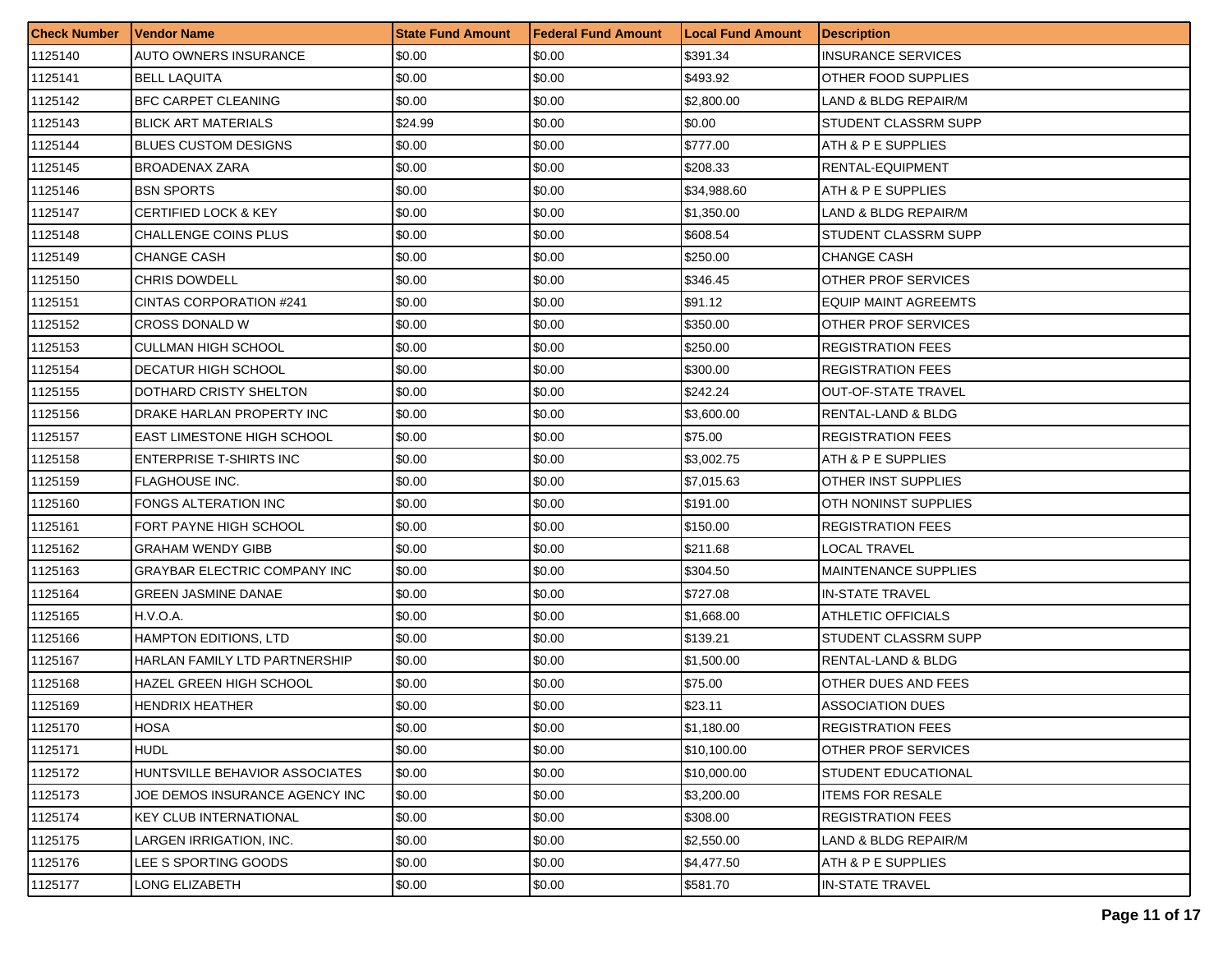| <b>Check Number</b> | <b>Vendor Name</b>                  | <b>State Fund Amount</b> | <b>Federal Fund Amount</b> | <b>Local Fund Amount</b> | <b>Description</b>                     |
|---------------------|-------------------------------------|--------------------------|----------------------------|--------------------------|----------------------------------------|
| 1125178             | LOWES HOME CENTERS                  | \$0.00                   | \$0.00                     | \$181.85                 | <b>MAINTENANCE SUPPLIES</b>            |
| 1125179             | <b>MCCALL MARCUS</b>                | \$0.00                   | \$0.00                     | \$80.10                  | OTH NONINST SUPPLIES                   |
| 1125180             | MCWHORTER ZACHARY                   | \$0.00                   | \$157.92                   | \$0.00                   | <b>IN-STATE TRAVEL</b>                 |
| 1125181             | <b>REESE ERNEST</b>                 | \$0.00                   | \$0.00                     | \$375.00                 | ATH & P E SUPPLIES                     |
| 1125182             | <b>MERCER CONSUMER</b>              | \$0.00                   | \$0.00                     | \$140.00                 | <b>INSURANCE SERVICES</b>              |
| 1125183             | <b>MERCER HEALTH &amp; BENEFITS</b> | \$0.00                   | \$0.00                     | \$305.00                 | STUDENT CLASSRM SUPP                   |
| 1125184             | MOBILE COMMUNICATION AMERICA        | \$0.00                   | \$0.00                     | \$31.75                  | TELECOMMUNICATION                      |
| 1125185             | <b>NABOA</b>                        | \$0.00                   | \$0.00                     | \$3,635.00               | ATHLETIC OFFICIALS                     |
| 1125186             | <b>NABOA</b>                        | \$0.00                   | \$0.00                     | \$2,135.00               | <b>ATHLETIC OFFICIALS</b>              |
| 1125187             | <b>NABOA</b>                        | \$0.00                   | \$0.00                     | \$11,455.00              | ATHLETIC OFFICIALS                     |
| 1125188             | NATIONAL BETA CLUB                  | \$0.00                   | \$0.00                     | \$204.46                 | <b>ASSOCIATION DUES</b>                |
| 1125189             | NATIONAL HOSA                       | \$0.00                   | \$0.00                     | \$1,700.00               | STUDENT CLASSRM SUPP                   |
| 1125190             | NORTH ALABAMA GLASS CO INC          | \$0.00                   | \$0.00                     | \$510.51                 | LAND & BLDG REPAIR/M                   |
| 1125191             | NOTHING BUNDT CAKES                 | \$0.00                   | \$0.00                     | \$1,798.75               | <b>ITEMS FOR RESALE</b>                |
| 1125192             | O BRIAN PACKAGE SERVICE INC         | \$0.00                   | \$650.00                   | \$0.00                   | <b>CUSTODIAL SUPPLIES</b>              |
| 1125193             | ORANGEFOX LLC                       | \$0.00                   | \$0.00                     | \$252.00                 | OTHER INST SUPPLIES                    |
| 1125194             | OTICON, INC                         | \$0.00                   | \$0.00                     | \$1,059.99               | OTHER INST SUPPLIES                    |
| 1125195             | PARKER ANTIONETTE                   | \$0.00                   | \$0.00                     | \$426.94                 | <b>IN-STATE TRAVEL</b>                 |
| 1125196             | <b>PICKENS TYRA</b>                 | \$0.00                   | \$0.00                     | \$68.88                  | <b>LOCAL TRAVEL</b>                    |
| 1125197             | PONZINI JEFFREY                     | \$0.00                   | \$0.00                     | \$335.00                 | OTHER PROPERTY SERV                    |
| 1125198             | RANDOLPH SCHOOL                     | \$0.00                   | \$0.00                     | \$56.00                  | <b>REGISTRATION FEES</b>               |
| 1125199             | <b>REALLY GOOD STUFF</b>            | \$0.00                   | \$0.00                     | \$32.99                  | OTHER INST SUPPLIES                    |
| 1125200             | <b>REESE MELISSA</b>                | \$0.00                   | \$0.00                     | \$235.00                 | TRANSP-OTH PROVIDERS                   |
| 1125201             | ROBINSON ANNA                       | \$0.00                   | \$0.00                     | \$80.10                  | MEDICAL/HEALTH SERVI                   |
| 1125202             | RUSSELL QUIESHA                     | \$0.00                   | \$0.00                     | \$80.10                  | <b>REGISTRATION FEES</b>               |
| 1125203             | <b>SCHOOLCRAFT</b>                  | \$0.00                   | \$0.00                     | \$588.07                 | STUDENT CLASSRM SUPP; RENTAL-EQUIPMENT |
| 1125204             | SCRUGGS LLC                         | \$0.00                   | \$0.00                     | \$6,746.25               | LAND & BLDG REPAIR/M                   |
| 1125205             | <b>SHERWIN WILLIAMS</b>             | \$0.00                   | \$0.00                     | \$59.34                  | <b>MAINTENANCE SUPPLIES</b>            |
| 1125206             | <b>SKILLS USA</b>                   | \$0.00                   | \$0.00                     | \$75.00                  | <b>ASSOCIATION DUES</b>                |
| 1125207             | SOLIANT HEALTH                      | \$0.00                   | \$2,400.00                 | \$43,406.39              | OTHER PROF SERVICES                    |
| 1125208             | SPARKMAN HIGH SCHOOL                | \$0.00                   | \$0.00                     | \$240.00                 | <b>OTHER OBJECTS</b>                   |
| 1125209             | SPRADLEY CONNIE                     | \$0.00                   | \$0.00                     | \$63.26                  | <b>TELECOMMUNICATION</b>               |
| 1125210             | ST. JOHN PAUL II                    | \$0.00                   | \$0.00                     | \$125.00                 | <b>REGISTRATION FEES</b>               |
| 1125211             | STRICKLAND PAPER CO                 | \$0.00                   | \$0.00                     | \$838.50                 | <b>STUDENT EDUCATIONAL</b>             |
| 1125212             | HOME DEPOT PRO                      | \$0.00                   | \$0.00                     | \$3,471.00               | <b>CUSTODIAL SUPPLIES</b>              |
| 1125213             | SYSTEMS DISTRIBUTORS INC            | \$0.00                   | \$0.00                     | \$2,362.04               | AUDIO/VIDEO <\$5000                    |
| 1125214             | TEDS BAR B-Q                        | \$0.00                   | \$0.00                     | \$776.26                 | <b>FOOD SERVICES</b>                   |
| 1125215             | TES SOFTWARE. INC.                  | \$0.00                   | \$0.00                     | \$21,375.00              | <b>SOFTWARE MAINT AGREE</b>            |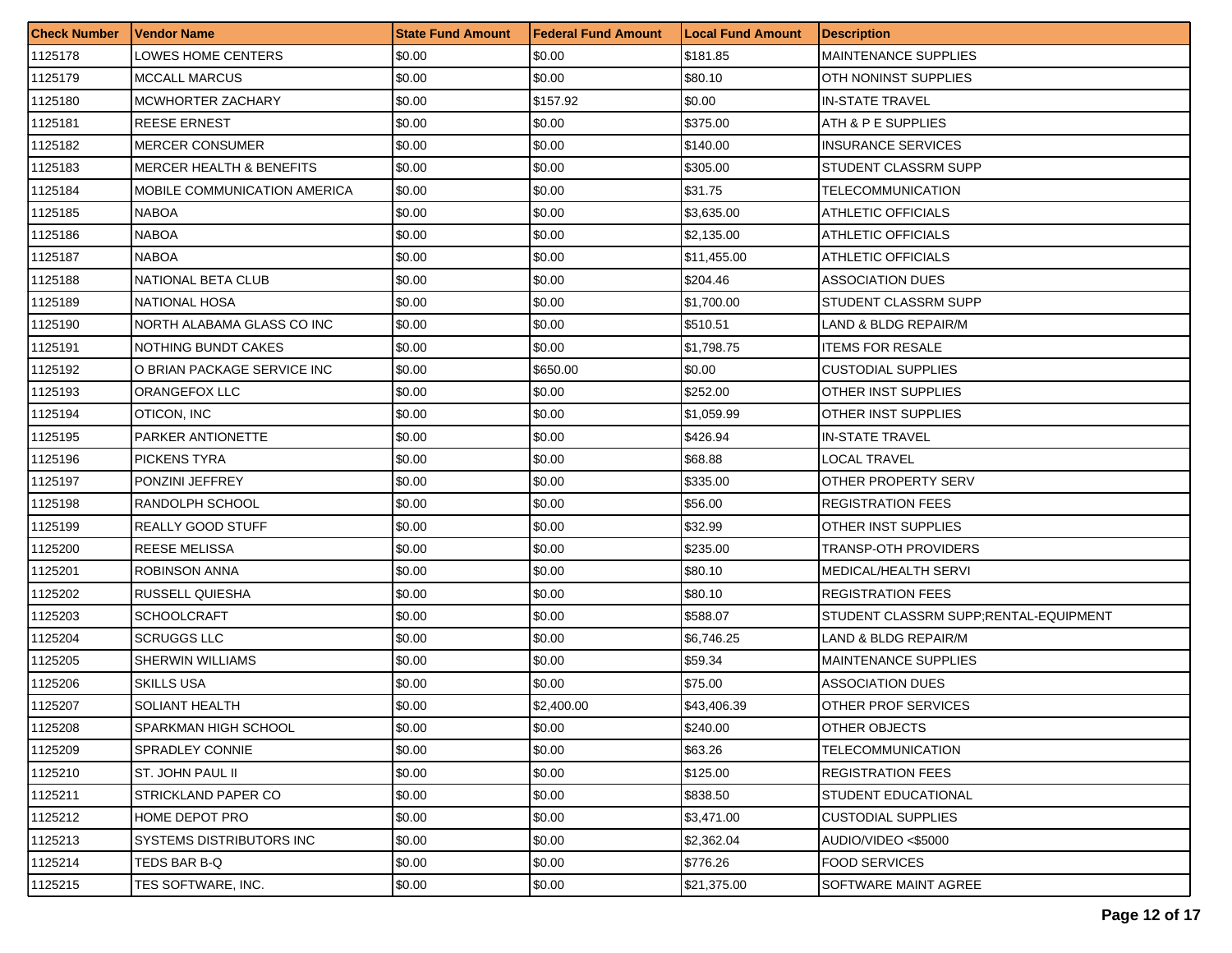| <b>Check Number</b> | <b>Vendor Name</b>                  | <b>State Fund Amount</b> | Federal Fund Amount | <b>Local Fund Amount</b> | <b>Description</b>                                                 |
|---------------------|-------------------------------------|--------------------------|---------------------|--------------------------|--------------------------------------------------------------------|
| 1125216             | THIS SIDE UP MOVING INC             | \$0.00                   | \$0.00              | \$2,856.00               | OTHER PROPERTY SERV                                                |
| 1125217             | <b>SKILLS USA</b>                   | \$0.00                   | \$0.00              | \$375.00                 | <b>REGISTRATION FEES</b>                                           |
| 1125218             | <b>WEAVER ROBERT</b>                | \$0.00                   | \$0.00              | \$4,539.72               | OTHER INST SUPPLIES                                                |
| 1125219             | <b>WILSON CLEANERS</b>              | \$0.00                   | \$0.00              | \$594.90                 | OTHER INST SUPPLIES                                                |
| 1125220             | WITTICHEN SUPPLY COMPANY            | \$0.00                   | \$0.00              | \$217.00                 | IMAINTENANCE SUPPLIES                                              |
| 1125221             | <b>XEROX BUSINESS SOLUTIONS</b>     | \$0.00                   | \$0.00              | \$202.85                 | RENTAL-EQUIPMENT                                                   |
| 1125222             | XEROX CORPORATION                   | \$0.00                   | \$0.00              | \$685.16                 | RENTAL-EQUIPMENT                                                   |
| 1125223             | <b>XEROX FINANCIAL SERVICES LLC</b> | \$0.00                   | \$0.00              | \$890.26                 | RENTAL-EQUIPMENT                                                   |
| 1125224             | YOUNG CHRISTOPHER                   | \$0.00                   | \$0.00              | \$604.10                 | <b>IN-STATE TRAVEL</b>                                             |
| 1125225             | YOUNG CRANE SERVICE                 | \$0.00                   | \$0.00              | \$775.00                 | RENTAL-EQUIPMENT                                                   |
| 1125226             | APPLE BUS COMPANY                   | \$0.00                   | \$0.00              | \$6,426.04               | TRANSP-OTH PROVIDERS                                               |
| 1125227             | <b>REPUBLIC SERVICES</b>            | \$0.00                   | \$11,126.55         | \$13,240.33              | <b>GARBAGE AND WASTE</b>                                           |
| 1125228             | DOTHARD CRISTY SHELTON              | \$0.00                   | \$0.00              | \$134.96                 | <b>LOCAL TRAVEL</b>                                                |
| 1125229             | <b>NAVIANCE INC</b>                 | \$0.00                   | \$22,279.65         | \$0.00                   | INST SOFTWARE                                                      |
| 1125230             | A Z OFFICE RESOURCE INC             | \$0.00                   | \$1,903.01          | \$0.00                   | OFFICE SUPPLIES                                                    |
| 1125231             | <b>BIMBO BAKERIES USA. INC.</b>     | \$0.00                   | \$1,782.38          | \$0.00                   | PURCHASED FOOD                                                     |
| 1125232             | CINTAS CORPORATION #241             | \$0.00                   | \$2,263.58          | \$0.00                   | <b>FOOD SERV SUPPLIES</b>                                          |
| 1125233             | DEAN DAIRY CORPORATE LLC            | \$0.00                   | \$20,619.90         | \$0.00                   | PURCHASED FOOD                                                     |
| 1125234             | FORESTWOOD FARM, INC.               | \$0.00                   | \$7,729.55          | \$0.00                   | PURCHASED FOOD                                                     |
| 1125235             | COMPUTER SOFTWARE INNOVATIONS       | \$0.00                   | \$14,867.26         | \$0.00                   | OTHER DUES AND FEES; LICENSE FEES                                  |
| 1125236             | JONES-MCLEOD, INC.                  | \$0.00                   | \$847.25            | \$0.00                   | <b>MAINTENANCE SUPPLIES</b>                                        |
| 1125237             | SPUR EMPLOYMENT INC                 | \$0.00                   | \$33,693.51         | \$0.00                   | OTHER PROF SERVICES                                                |
| 1125238             | <b>WHITED FARMS</b>                 | \$0.00                   | \$1,456.00          | \$0.00                   | PURCHASED FOOD                                                     |
| 1125239             | WITTICHEN SUPPLY COMPANY            | \$0.00                   | \$2,051.50          | \$0.00                   | <b>MAINTENANCE SUPPLIES</b>                                        |
| 1125240             | WOOD FRUITTICHER GROCERY CO         | \$0.00                   | \$56,483.30         | \$0.00                   | PURCHASED FOOD; FOOD PROCESSING SUPP; FOOD SERV<br><b>SUPPLIES</b> |
| 1125241             | A GLASS COMPANY                     | \$0.00                   | \$0.00              | \$350.00                 | <b>EQUIP REPAIR &amp; MAINT</b>                                    |
| 1125242             | ADVANCE AUTO PARTS                  | \$0.00                   | \$0.00              | \$3.073.69               | VEHICLE PARTS                                                      |
| 1125243             | <b>AHSADCA</b>                      | \$0.00                   | \$0.00              | \$200.00                 | OTHER DUES AND FEES                                                |
| 1125244             | AIR FORCE ASSOCIATION               | \$0.00                   | \$0.00              | \$885.00                 | <b>REGISTRATION FEES</b>                                           |
| 1125245             | ALABAMA PARTNERSHIP FOR             | \$0.00                   | \$0.00              | \$4,200.00               | <b>REGISTRATION FEES</b>                                           |
| 1125246             | ALLIED DIGITAL PRINTING             | \$0.00                   | \$0.00              | \$917.84                 | <b>ITEMS FOR RESALE</b>                                            |
| 1125247             | AMAZON                              | \$0.00                   | \$0.00              | \$5,711.77               | OTHER INST SUPPLIES:STUDENT CLASSRM SUPP:OFFICE<br><b>SUPPLIES</b> |
| 1125248             | APPLE BUS COMPANY                   | \$1,083,964.88           | \$0.00              | \$0.00                   | TRANSP-OTH PROVIDERS                                               |
| 1125249             | APPLE BUS COMPANY                   | \$0.00                   | \$59,640.00         | \$0.00                   | <b>TRANSP-OTH PROVIDERS</b>                                        |
| 1125250             | APPLE SIGN COMPANY LLC              | \$0.00                   | \$0.00              | \$9,800.00               | ATH AND PHYSICAL ED                                                |
| 1125251             | <b>AUBURN UNIVERSITY</b>            | \$0.00                   | \$0.00              | \$225.00                 | <b>REGISTRATION FEES</b>                                           |
| 1125252             | <b>BANKS INDUSTRIES INC</b>         | \$0.00                   | \$0.00              | \$1,657.76               | <b>CUSTODIAL SUPPLIES</b>                                          |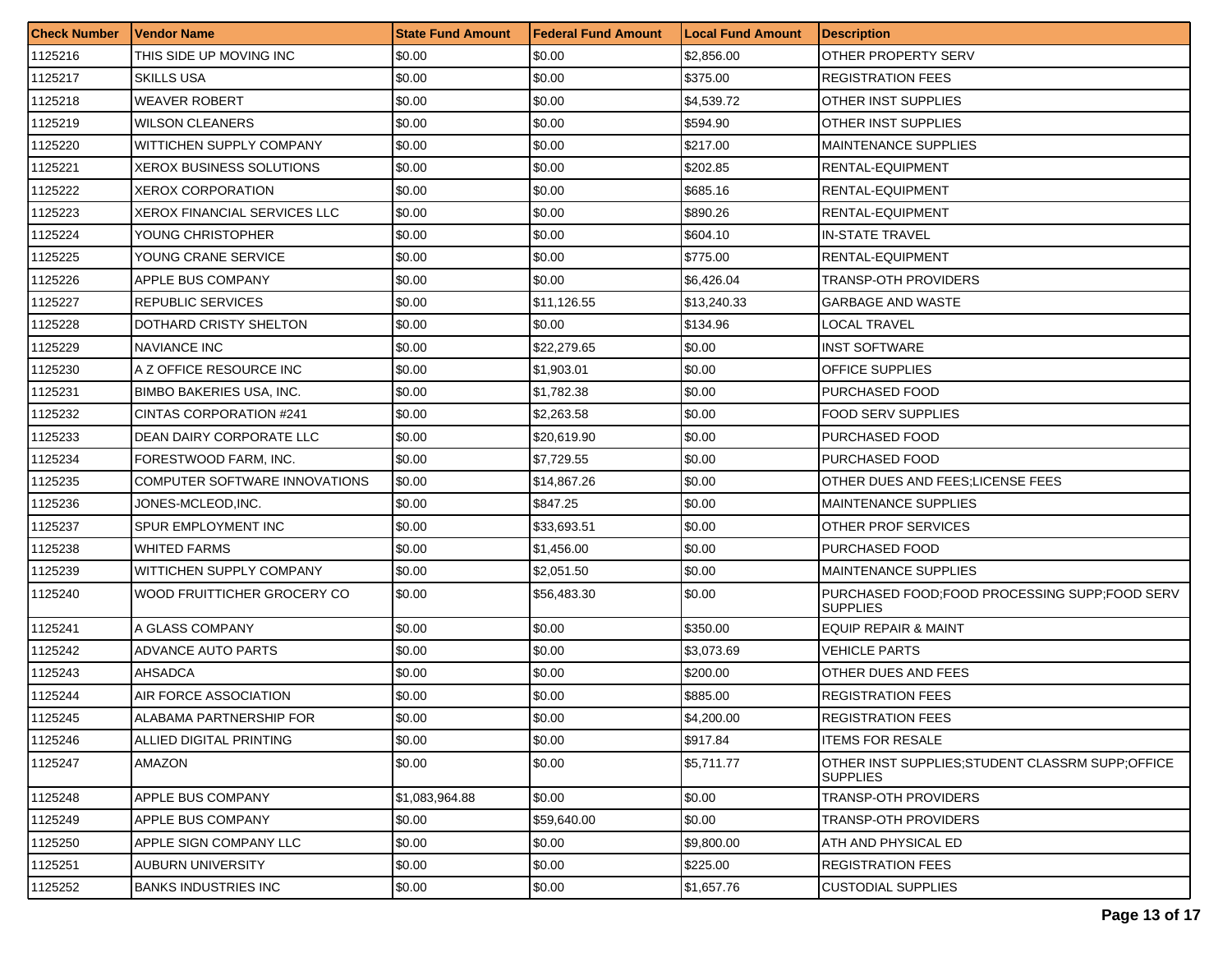| <b>Check Number</b> | Vendor Name                               | <b>State Fund Amount</b> | l Federal Fund Amount | <b>Local Fund Amount</b> | <b>Description</b>                         |
|---------------------|-------------------------------------------|--------------------------|-----------------------|--------------------------|--------------------------------------------|
| 1125253             | BENNETT NURSERIES INC                     | \$0.00                   | \$0.00                | \$714.30                 | OTH NONINST SUPPLIES                       |
| 1125254             | <b>BERG LILY</b>                          | \$0.00                   | \$0.00                | \$60.00                  | OTHER OBJECTS                              |
| 1125255             | <b>BLANK SHIRTS, INC.</b>                 | \$0.00                   | \$0.00                | \$963.00                 | OTHER INST SUPPLIES                        |
| 1125256             | <b>BLOOM INC.</b>                         | \$0.00                   | \$0.00                | \$2,288.87               | ATH & P E SUPPLIES                         |
| 1125257             | <b>BUSINESS SYSTEMS &amp; CONSULTANTS</b> | \$0.00                   | \$0.00                | \$1,860.00               | PRINTING AND BINDING                       |
| 1125258             | BUTLER S GAS PIPE, INC.                   | \$0.00                   | \$0.00                | \$8,575.00               | EQUIP REPAIR & MAINT; LAND & BLDG REPAIR/M |
| 1125259             | CAROLINA BIOLOGICAL SUPPLY CO             | \$0.00                   | \$0.00                | \$1,426.50               | STUDENT CLASSRM SUPP                       |
| 1125260             | CARRIE A. KOURI dba                       | \$0.00                   | \$0.00                | \$13,775.80              | OTHER INST SUPPLIES                        |
| 1125261             | <b>CERTIFIED LOCK &amp; KEY</b>           | \$0.00                   | \$0.00                | \$945.00                 | LAND & BLDG REPAIR/M                       |
| 1125262             | CHAMBERS BOTTLING CO                      | \$0.00                   | \$0.00                | \$640.00                 | OTHER FOOD SUPPLIES                        |
| 1125263             | CHICK FIL A                               | \$0.00                   | \$0.00                | \$339.55                 | <b>FOOD SERVICES</b>                       |
| 1125264             | CHRIS DOWDELL                             | \$0.00                   | \$0.00                | \$1,388.87               | OTHER PROF SERVICES                        |
| 1125265             | CINTAS CORPORATION #241                   | \$0.00                   | \$0.00                | \$941.26                 | LAND & BLDG REPAIR/M:EQUIP MAINT AGREEMTS  |
| 1125266             | <b>CITY OF HUNTSVILLE</b>                 | \$0.00                   | \$0.00                | \$41,403.52              | OTHER PROF SERVICES                        |
| 1125267             | PALMETTO FUNDRAISING, INC.                | \$0.00                   | \$0.00                | \$4,857.80               | <b>ITEMS FOR RESALE</b>                    |
| 1125268             | COLD SPRINGS HIGH SCHOOL                  | \$0.00                   | \$0.00                | \$75.00                  | ATH & P E SUPPLIES                         |
| 1125269             | COLLINS CARLITA                           | \$0.00                   | \$0.00                | \$83.76                  | LAND & BLDG REPAIR/M                       |
| 1125270             | <b>COUNTRY MEATS</b>                      | \$0.00                   | \$0.00                | \$267.00                 | <b>ITEMS FOR RESALE</b>                    |
| 1125271             | ONE GROUP LLC                             | \$0.00                   | \$0.00                | \$80.95                  | OTHER FOOD SUPPLIES                        |
| 1125272             | DUNCAN REBECCA                            | \$0.00                   | \$0.00                | \$75.00                  | DUES & FEES                                |
| 1125273             | <b>FEDEX</b>                              | \$0.00                   | \$0.00                | \$132.07                 | <b>POSTAGE</b>                             |
| 1125274             | FERGUSON ENTERPRISES, INC                 | \$0.00                   | \$0.00                | \$3,519.39               | <b>MAINTENANCE SUPPLIES</b>                |
| 1125275             | <b>FILTER PRO</b>                         | \$0.00                   | \$0.00                | \$6,306.43               | <b>EQUIP MAINT AGREEMTS</b>                |
| 1125276             | <b>FIRST PLACE ATHLETICS</b>              | \$0.00                   | \$0.00                | \$1,020.00               | ATH & P E SUPPLIES                         |
| 1125277             | GRAHAM WENDY GIBB                         | \$0.00                   | \$0.00                | \$147.40                 | OTHER INST SUPPLIES                        |
| 1125278             | GREENPOWER USA FOUNDATION                 | \$0.00                   | \$0.00                | \$5,200.00               | OTHER INST SUPPLIES                        |
| 1125279             | HALLMANS MUSIC                            | \$0.00                   | \$0.00                | \$1,947.50               | OTHER INST SUPPLIES: OTHER PROF SERVICES   |
| 1125280             | HAZEL GREEN HIGH SCHOOL                   | \$0.00                   | \$0.00                | \$250.00                 | <b>REGISTRATION FEES</b>                   |
| 1125281             | HEALTHY SOLUTIONS LLC                     | \$0.00                   | \$0.00                | \$1,144.80               | <b>ITEMS FOR RESALE</b>                    |
| 1125282             | HEART OF VALLEY YMCA                      | \$0.00                   | \$0.00                | \$1,732.50               | <b>REGISTRATION FEES</b>                   |
| 1125283             | <b>HEART OF VALLEY YMCA</b>               | \$0.00                   | \$0.00                | \$1,237.50               | OTHER OBJECTS                              |
| 1125284             | <b>HOSA</b>                               | \$0.00                   | \$0.00                | \$1,400.00               | <b>ASSOCIATION DUES</b>                    |
| 1125285             | HOSA                                      | \$0.00                   | \$0.00                | \$340.00                 | <b>ASSOCIATION DUES</b>                    |
| 1125286             | HOWARD INDUSTRIES INC                     | \$0.00                   | \$0.00                | \$279.00                 | STUDENT CLASSRM SUPP                       |
| 1125287             | HUNTSVILLE BEHAVIOR ASSOCIATES            | \$0.00                   | \$0.00                | \$10,000.00              | STUDENT EDUCATIONAL                        |
| 1125288             | HUNTSVILLE BOTANICAL GARDENS              | \$0.00                   | \$0.00                | \$300.00                 | <b>REGISTRATION FEES</b>                   |
| 1125289             | HUNTSVILLE HARDWARE & BUILDING            | \$0.00                   | \$0.00                | \$402.64                 | MAINTENANCE SUPPLIES                       |
| 1125290             | HUNTSVILLE VOLLEYBALL OFFICIAL            | \$0.00                   | \$0.00                | \$2,360.00               | <b>ATHLETIC OFFICIALS</b>                  |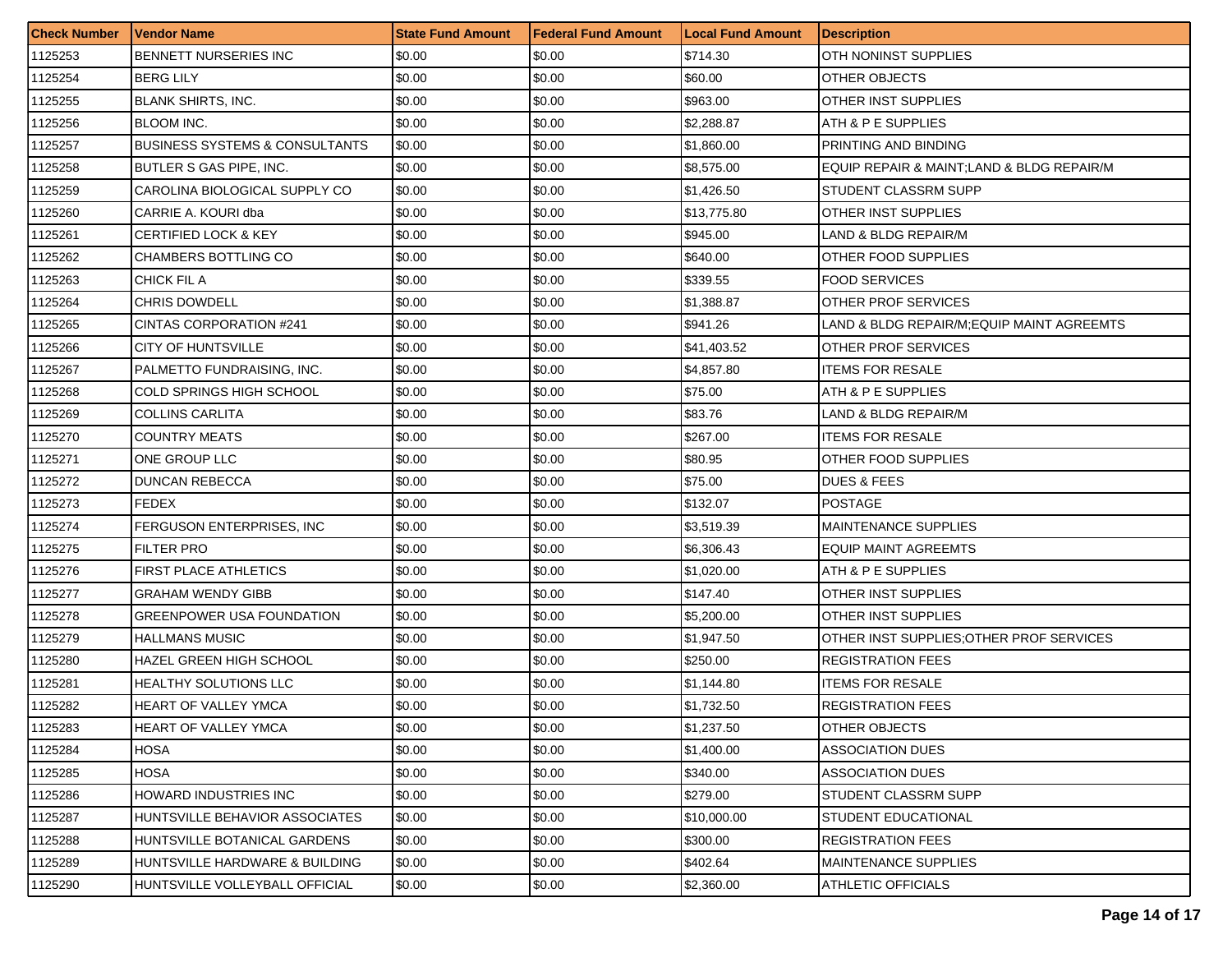| <b>Check Number</b> | Vendor Name                               | <b>State Fund Amount</b> | l Federal Fund Amount | <b>Local Fund Amount</b> | <b>Description</b>              |
|---------------------|-------------------------------------------|--------------------------|-----------------------|--------------------------|---------------------------------|
| 1125291             | INLINE ELECTRIC SUPPLY CO INC             | \$0.00                   | \$0.00                | \$860.00                 | <b>MAINTENANCE SUPPLIES</b>     |
| 1125292             | JACKS FAMILY RESTAURANT LP                | \$0.00                   | \$0.00                | \$372.92                 | OTH TRAVEL AND TRNG             |
| 1125293             | JASON S DELI                              | \$0.00                   | \$0.00                | \$351.75                 | TRANSP-OTH PROVIDERS            |
| 1125294             | CENTER POINT HIGH SCHOOL BAND             | \$0.00                   | \$0.00                | \$500.00                 | OTH TRAVEL AND TRNG             |
| 1125295             | MINOR HIGH SCHOOL BAND                    | \$0.00                   | \$0.00                | \$500.00                 | OTH TRAVEL AND TRNG             |
| 1125296             | JOE POWELL SERVICES INC                   | \$0.00                   | \$0.00                | \$1,605.60               | <b>EQUIP REPAIR &amp; MAINT</b> |
| 1125297             | JOHNSON JUSTIN                            | \$0.00                   | \$0.00                | \$200.00                 | OTHER OBJECTS                   |
| 1125298             | JOHNSON TOMMIE J JR                       | \$0.00                   | \$0.00                | \$400.00                 | OTHER PROF SERVICES             |
| 1125299             | <b>KBB ELECTRIC MOTOR SALES &amp; SVC</b> | \$0.00                   | \$0.00                | \$1,239.54               | <b>MAINTENANCE SUPPLIES</b>     |
| 1125300             | KENNEMER TOM                              | \$0.00                   | \$0.00                | \$150.00                 | OTHER PROF SERVICES             |
| 1125301             | LABOR LAW CENTER, inc.                    | \$0.00                   | \$0.00                | \$1,174.45               | ADVERTISING                     |
| 1125302             | LARGEN IRRIGATION, INC.                   | \$0.00                   | \$0.00                | \$5,540.00               | LAND & BLDG REPAIR/M            |
| 1125303             | LEE S SPORTING GOODS                      | \$0.00                   | \$0.00                | \$3.368.90               | ATH & P E SUPPLIES              |
| 1125304             | LENOVO (UNITED STATES) INC                | \$0.00                   | \$0.00                | \$7,785.00               | COMPUTER HDWRE <5000            |
| 1125305             | LESSONPIX, INC.                           | \$0.00                   | \$0.00                | \$765.00                 | OTHER INST SUPPLIES             |
| 1125306             | LIZ HURLEY BREAST CANCER FUND             | \$0.00                   | \$0.00                | \$1,000.00               | OTHER DUES AND FEES             |
| 1125307             | LOWES                                     | \$0.00                   | \$0.00                | \$1,578.75               | <b>MAINTENANCE SUPPLIES</b>     |
| 1125308             | LOWES HOME CENTERS LLC                    | \$0.00                   | \$0.00                | \$1.617.02               | OTH NONINST SUPPLIES            |
| 1125309             | LYON FAMILY FARMS                         | \$0.00                   | \$0.00                | \$1,520.00               | <b>REGISTRATION FEES</b>        |
| 1125310             | <b>MADISON COUNTY LICENSE DEPT</b>        | \$0.00                   | \$0.00                | \$18.32                  | LICENSE FEES                    |
| 1125311             | <b>MCGRATH ALLISON</b>                    | \$0.00                   | \$0.00                | \$438.01                 | OTHER FOOD SUPPLIES             |
| 1125312             | MCLOUD CONTESSA                           | \$0.00                   | \$0.00                | \$78.96                  | LOCAL TRAVEL                    |
| 1125313             | METRO COACHES CROSS COUNTRY               | \$0.00                   | \$0.00                | \$70.00                  | <b>REGISTRATION FEES</b>        |
| 1125314             | MIDFIELD HIGH SCHOOL BAND                 | \$0.00                   | \$0.00                | \$500.00                 | OTH TRAVEL AND TRNG             |
| 1125315             | <b>MOBILE COMMUNICATION AMERICA</b>       | \$0.00                   | \$0.00                | \$31.75                  | TELECOMMUNICATION               |
| 1125316             | <b>MOBILE MODULAR</b>                     | \$0.00                   | \$0.00                | \$2,703.00               | RENTAL-LAND & BLDG              |
| 1125317             | MR ROOTER                                 | \$0.00                   | \$0.00                | \$1,118.00               | <b>EQUIP REPAIR &amp; MAINT</b> |
| 1125318             | <b>NABOA</b>                              | \$0.00                   | \$0.00                | \$14,450.00              | ATHLETIC OFFICIALS              |
| 1125319             | NETCENTRIC TECHNOLOGIES INC               | \$280.00                 | \$0.00                | \$0.00                   | OTHER PROF SERVICES             |
| 1125320             | NETCENTRIC TECHNOLOGIES INC               | \$320.00                 | \$0.00                | \$0.00                   | OTHER PROF SERVICES             |
| 1125321             | NORTH ALABAMA ENGRAVING                   | \$0.00                   | \$0.00                | \$41.50                  | IOTH NONINST SUPPLIES           |
| 1125322             | NORTH ALABAMA GLASS CO INC                | \$0.00                   | \$0.00                | \$557.58                 | LAND & BLDG REPAIR/M            |
| 1125323             | OFF THE WALL                              | \$0.00                   | \$0.00                | \$942.50                 | <b>ITEMS FOR RESALE</b>         |
| 1125324             | ON DECK SPORTS                            | \$0.00                   | \$0.00                | \$163.45                 | <b>LAND IMPROVEMENT</b>         |
| 1125325             | OTICON, INC                               | \$0.00                   | \$0.00                | \$609.99                 | OTHER INST SUPPLIES             |
| 1125326             | PEC STRUCTURAL ENGINEERING INC            | \$0.00                   | \$0.00                | \$390.00                 | OTHER PROF SERVICES             |
| 1125327             | PLEASANT GROVE BAND BOOSTERS              | \$0.00                   | \$0.00                | \$500.00                 | OTH TRAVEL AND TRNG             |
| 1125328             | PROJECT LEAD THE WAY INC                  | \$0.00                   | \$0.00                | \$14,900.00              | <b>REGISTRATION FEES</b>        |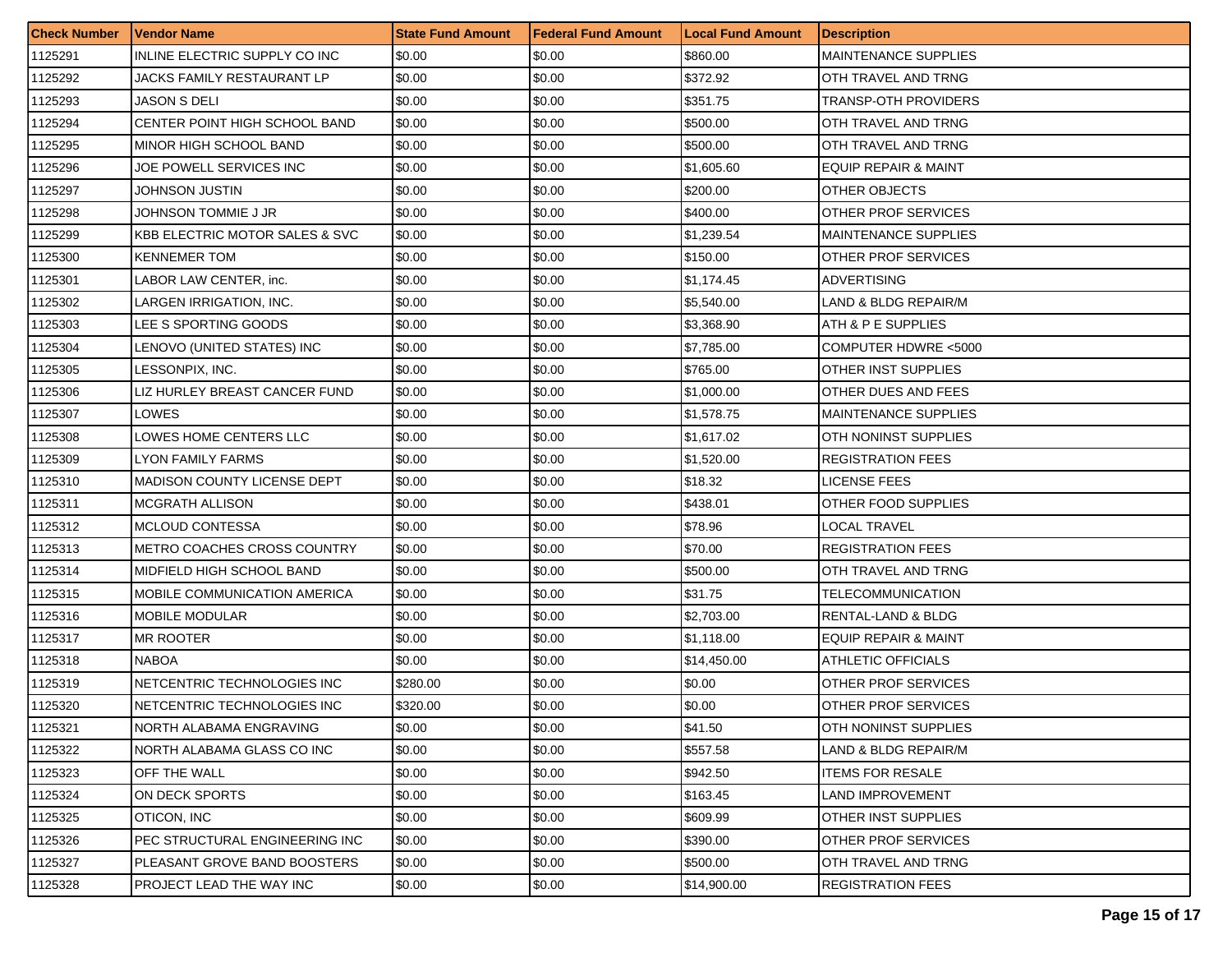| <b>Check Number</b> | <b>Vendor Name</b>             | <b>State Fund Amount</b> | <b>Federal Fund Amount</b> | <b>Local Fund Amount</b> | <b>Description</b>                                                                                                   |
|---------------------|--------------------------------|--------------------------|----------------------------|--------------------------|----------------------------------------------------------------------------------------------------------------------|
| 1125329             | R & R SPORTS                   | \$0.00                   | \$0.00                     | \$168.00                 | ATH & P E SUPPLIES                                                                                                   |
| 1125330             | <b>REALLY GOOD STUFF</b>       | \$0.00                   | \$0.00                     | \$3.99                   | OTHER INST SUPPLIES                                                                                                  |
| 1125331             | <b>RHONEMUS LORI</b>           | \$0.00                   | \$0.00                     | \$175.00                 | STUDENT CLASSRM SUPP                                                                                                 |
| 1125332             | SANTOS JOSEFINA                | \$0.00                   | \$0.00                     | \$84.67                  | TRANSP-OTH PROVIDERS                                                                                                 |
| 1125333             | SCHOLASTIC INC.                | \$0.00                   | \$0.00                     | \$994.84                 | MAGAZINES/PERIODICAL                                                                                                 |
| 1125334             | SCIENCE NATIONAL HONOR SOCIETY | \$0.00                   | \$0.00                     | \$300.00                 | <b>ASSOCIATION DUES</b>                                                                                              |
| 1125335             | SCOTTSBORO HIGH SCHOOL         | \$0.00                   | \$0.00                     | \$75.00                  | ATH & P E SUPPLIES                                                                                                   |
| 1125336             | <b>SCRUGGS LLC</b>             | \$0.00                   | \$0.00                     | \$4,200.00               | LAND & BLDG REPAIR/M                                                                                                 |
| 1125337             | <b>SEXTON WILBURN</b>          | \$0.00                   | \$0.00                     | \$60.00                  | DUES & FEES                                                                                                          |
| 1125338             | SHERWIN WILLIAMS               | \$0.00                   | \$0.00                     | \$60.88                  | LAND & BLDG REPAIR/M                                                                                                 |
| 1125339             | <b>SHOCKLEY BRIAN</b>          | \$0.00                   | \$0.00                     | \$90.00                  | OTHER PROF SERVICES                                                                                                  |
| 1125340             | SHORTSTOP SCREEN PRINTING      | \$0.00                   | \$0.00                     | \$990.00                 | OTH NONINST SUPPLIES                                                                                                 |
| 1125341             | <b>SIGNS BY TOMORROW</b>       | \$0.00                   | \$0.00                     | \$379.50                 | ATH & P E SUPPLIES                                                                                                   |
| 1125342             | <b>SOLIANT HEALTH</b>          | \$0.00                   | \$2,400.00                 | \$86,783.03              | OTHER PROF SERVICES: ACCOUNTS PAYABLE                                                                                |
| 1125343             | SOUTHERN SEALING & SERVICES    | \$0.00                   | \$0.00                     | \$1,100.00               | LAND & BLDG REPAIR/M                                                                                                 |
| 1125344             | SPARKMAN HIGH SCHOOL           | \$0.00                   | \$0.00                     | \$90.00                  | <b>REGISTRATION FEES</b>                                                                                             |
| 1125345             | SPUR EMPLOYMENT INC            | \$0.00                   | \$550.00                   | \$0.00                   | <b>STAFF ED SERVICES</b>                                                                                             |
| 1125346             | SPUR EMPLOYMENT INC            | \$0.00                   | \$76,864.24                | \$139,562.49             | STUDENT EDUCATIONAL; OTHER PROF SERVICES; OTHER<br>PURCHASED SERV; DATA PROCESSING SERV; CLERICAL<br><b>SERVICES</b> |
| 1125347             | STATE OF ALA, DEPT, OF FINANCE | \$492,583.00             | \$0.00                     | \$0.00                   | <b>INSURANCE SERVICES</b>                                                                                            |
| 1125348             | STEPHEN WARD & ASSOCIATES INC  | \$0.00                   | \$0.00                     | \$10,841.50              | LAND & BLDG REPAIR/M                                                                                                 |
| 1125349             | <b>STEPHENS JODI</b>           | \$0.00                   | \$0.00                     | \$20.00                  | <b>OTHER OBJECTS</b>                                                                                                 |
| 1125350             | <b>STRICKLAND COMPANIES</b>    | \$0.00                   | \$0.00                     | \$9,886.84               | <b>CUSTODIAL SUPPLIES</b>                                                                                            |
| 1125351             | STRICKLAND PAPER CO            | \$0.00                   | \$0.00                     | \$4,887.98               | <b>CUSTODIAL SUPPLIES</b>                                                                                            |
| 1125352             | HOME DEPOT PRO                 | \$0.00                   | \$0.00                     | \$4,091.80               | <b>CUSTODIAL SUPPLIES</b>                                                                                            |
| 1125353             | TEDS BAR B-Q                   | \$0.00                   | \$0.00                     | \$388.13                 | <b>FOOD SERVICES</b>                                                                                                 |
| 1125354             | TEXTHELP SYSTEMS INC           | \$0.00                   | \$0.00                     | \$2,400.00               | <b>INST SOFTWARE</b>                                                                                                 |
| 1125355             | THE DIGITAL SLP, LLC           | \$0.00                   | \$0.00                     | \$3,278.00               | OTHER INST SUPPLIES                                                                                                  |
| 1125356             | THOMAS JONES GARGULINSKI       | \$0.00                   | \$0.00                     | \$90.00                  | OTHER PROF SERVICES                                                                                                  |
| 1125357             | TRADEBE ENV. SERVICES, LLC     | \$0.00                   | \$0.00                     | \$9,430.01               | <b>GARBAGE AND WASTE</b>                                                                                             |
| 1125358             | <b>TRANE COMPANY</b>           | \$0.00                   | \$0.00                     | \$4,835.77               | <b>MAINTENANCE SUPPLIES</b>                                                                                          |
| 1125359             | TRIDENTS AQUARIUMS LLC         | \$0.00                   | \$0.00                     | \$70.00                  | OTHER PURCHASED SERV                                                                                                 |
| 1125360             | TRIGREEN EQUIPMENT LLC         | \$0.00                   | \$0.00                     | \$1,475.31               | VEHICLE PARTS                                                                                                        |
| 1125361             | TRIPLE POINT INDUSTRIES LLC    | \$0.00                   | \$0.00                     | \$3,242.00               | EQUIP REPAIR & MAINT                                                                                                 |
| 1125362             | <b>TVEYES INC</b>              | \$0.00                   | \$0.00                     | \$3,600.00               | OTHER TECHNICAL SERV                                                                                                 |
| 1125363             | U S SPACE & ROCKET CENTER      | \$0.00                   | \$0.00                     | \$200.00                 | OTHER OBJECTS                                                                                                        |
| 1125364             | UNIVERSITY OF ALABAMA          | \$0.00                   | \$0.00                     | \$200.00                 | <b>REGISTRATION FEES:ASSOCIATION DUES</b>                                                                            |
| 1125365             | VERTA TECHNOLOGIES             | \$0.00                   | \$0.00                     | \$5,102.80               | FURN & FIXTURES<5000                                                                                                 |